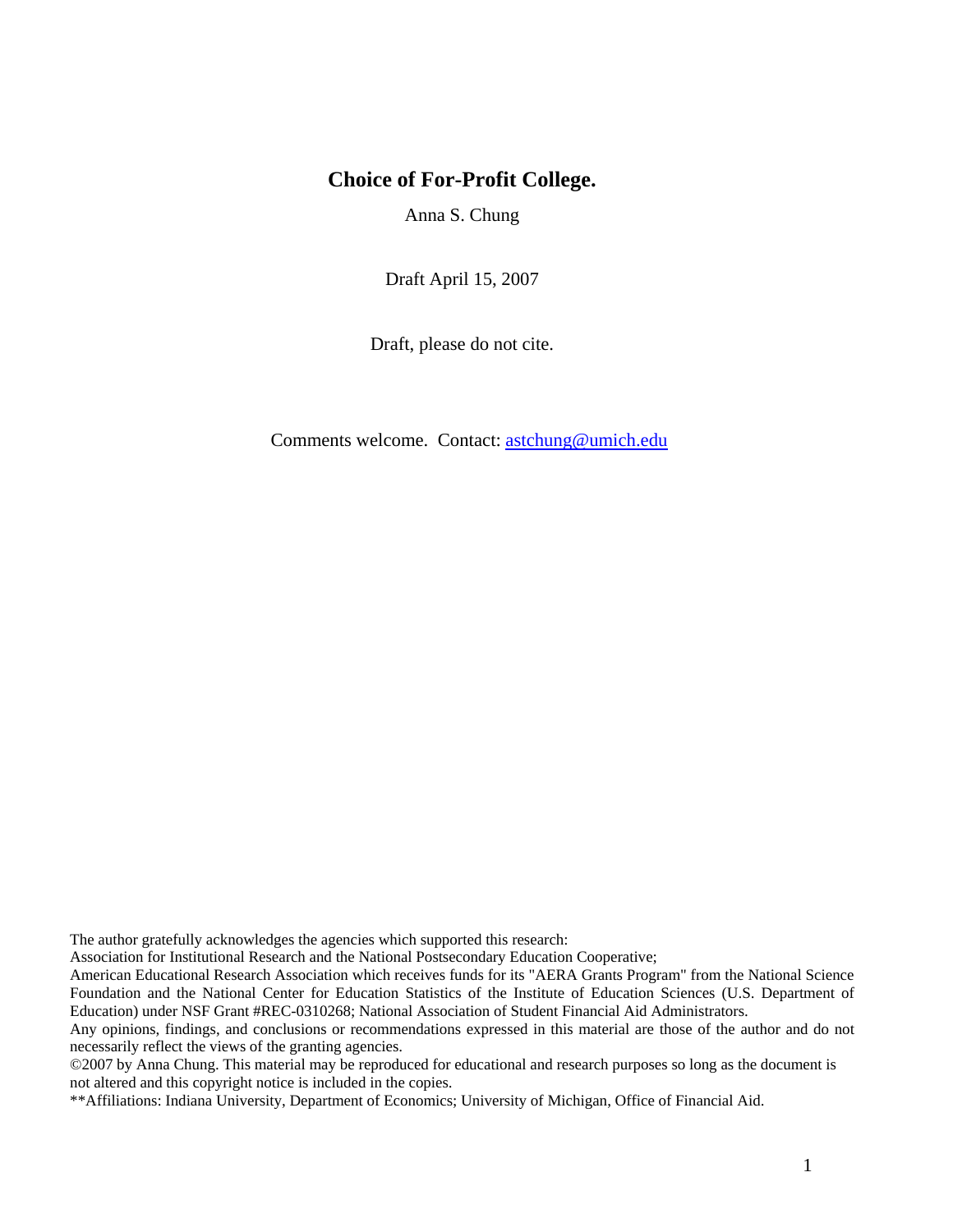#### 1. Introduction

#### 1.1 A Choice Story

When it came to a job decision, Brooke Shoelberg, Chanee Thurston, and Amanda Harris knew they needed a college education to get ahead in life. The women shared interest in fashion, and even more so – a desire to get a viable job and a secure income of at least \$30,000 a year. Brooks College, a for-profit school owned by Career Education Corporation, offered these women a chance to fulfill their dream. Located in Long Beach, California, this proprietary<sup>[1](#page-1-0)</sup> school has been enrolling students in its programs in Interior Design, Fashion Merchandising, Graphic Design and Animation, granting diplomas and associate degrees in these fields.

An associate degree later, the furious graduates appeared on the CBS News *60 minutes* program. None of the women got the kind of jobs they were promised. Brooke was getting by managing a telephone store; Chanee was selling T-shirts; Amanda was unemployed. As the unfortunate story of for-profit education disservice unfurled on the set of *60 minutes*, the topic of school choice never came up.<sup>[2](#page-1-1)</sup> The story behind these students' choice, however, could have been as intriguing, if not more, as the much-discussed story of educational consumer fraud.

The truth was that any of the Long Beach inhabitants interested in fashion merchandising had a local choice of at least two non-proprietary programs. They could have chosen to enroll into Long Beach City College next-door and earn an associate degree in the same two years at about \$1,260 for the total course of study.<sup>[3](#page-1-2)</sup> Also, there was a possibility to apply to the Long Beach branch of California State University, also near-by, to pursue a BA in fashion merchandising at about a tuition "sticker price" of \$11,200 for the four years in the program.

<span id="page-1-0"></span><sup>1</sup> In what follows, I use "proprietary" and "for-profit" interchangeably.

<span id="page-1-1"></span><sup>&</sup>lt;sup>2</sup> For a transcript of the program, see  $\frac{http://www.cbsnews.com/stories/2005/01/31/60minutes/main670479.shtml}{3}$ .

<span id="page-1-2"></span><sup>&</sup>lt;sup>3</sup> The prices quoted here cover tuition only (excluding books, transportation, room and board) and were for 2006 academic year.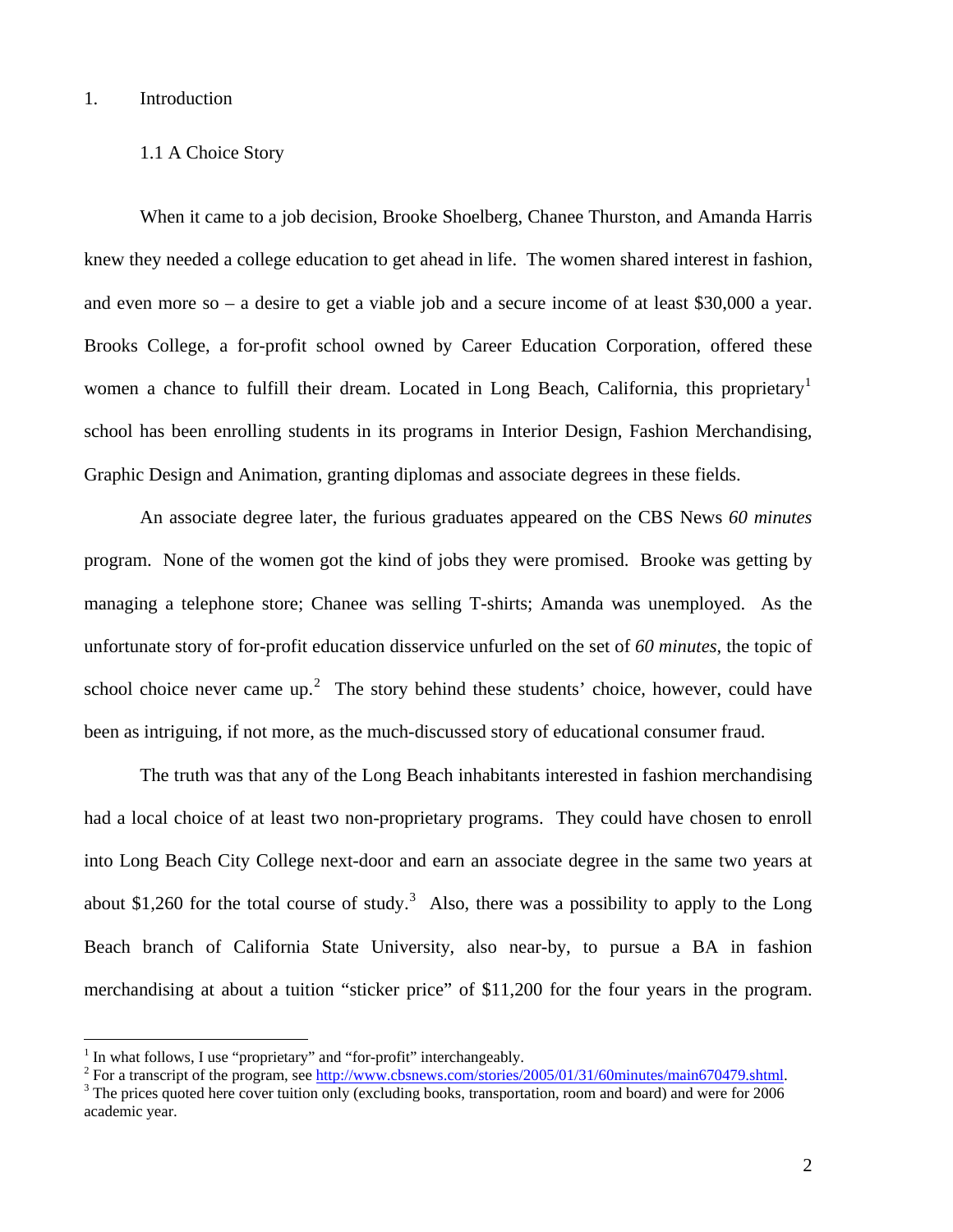Not a small sum of money, CSU's fees would not even compare to the yearly \$15,125 full-time tuition at Brooks College. The two years at "Crooks College" (as Brooks graduates nick-named their alma-mater) would produce a whooping tuition bill of over \$30,000, compared to a \$1,260 tuition charge at a comparable community college. Why would anybody choose Brooks?

### 1.2 What We Don't Know: the Question.

It may be more obvious why some students choose selective 4-year colleges instead of proprietary schools: coming from privileged middle- and upper-classes, these are students who are better prepared and have a chance to be accepted into selective schools. They and their parents can recognize education quality and are affluent enough to be able to pay for it. These select students possess higher human capital; they are well-informed about many choices available to them; they invest and benefit from the premium education obtaining expected returns from their educational investment. Their choices seem rational; they are welldocumented and researched. Yet, these students are the minority in the total pool of postsecondary population. In the nationally-representative sample of 1992  $8<sup>th</sup>$ -graders employed in this study, only about 3.7% of all students attended highly selective colleges, and about 11.3% -- selective colleges. The rest 85% went to non-selective, open-door or career schools.<sup>[4](#page-2-0)</sup>

The surreal saga of Brooks enthusiasts is not that unusual. In 2003 - 04, about 6% of all post-secondary students enrolled in for-profit colleges all over United States (Snyder, Tan & Hoffman 2006). A minority in the national pool of post-secondary population, proprietary students received about 32% of all federal grants and raked up 51% in federal loans – not such

<span id="page-2-0"></span><sup>&</sup>lt;sup>4</sup> My calculation based on institutional selectivity variable in PETS:2000.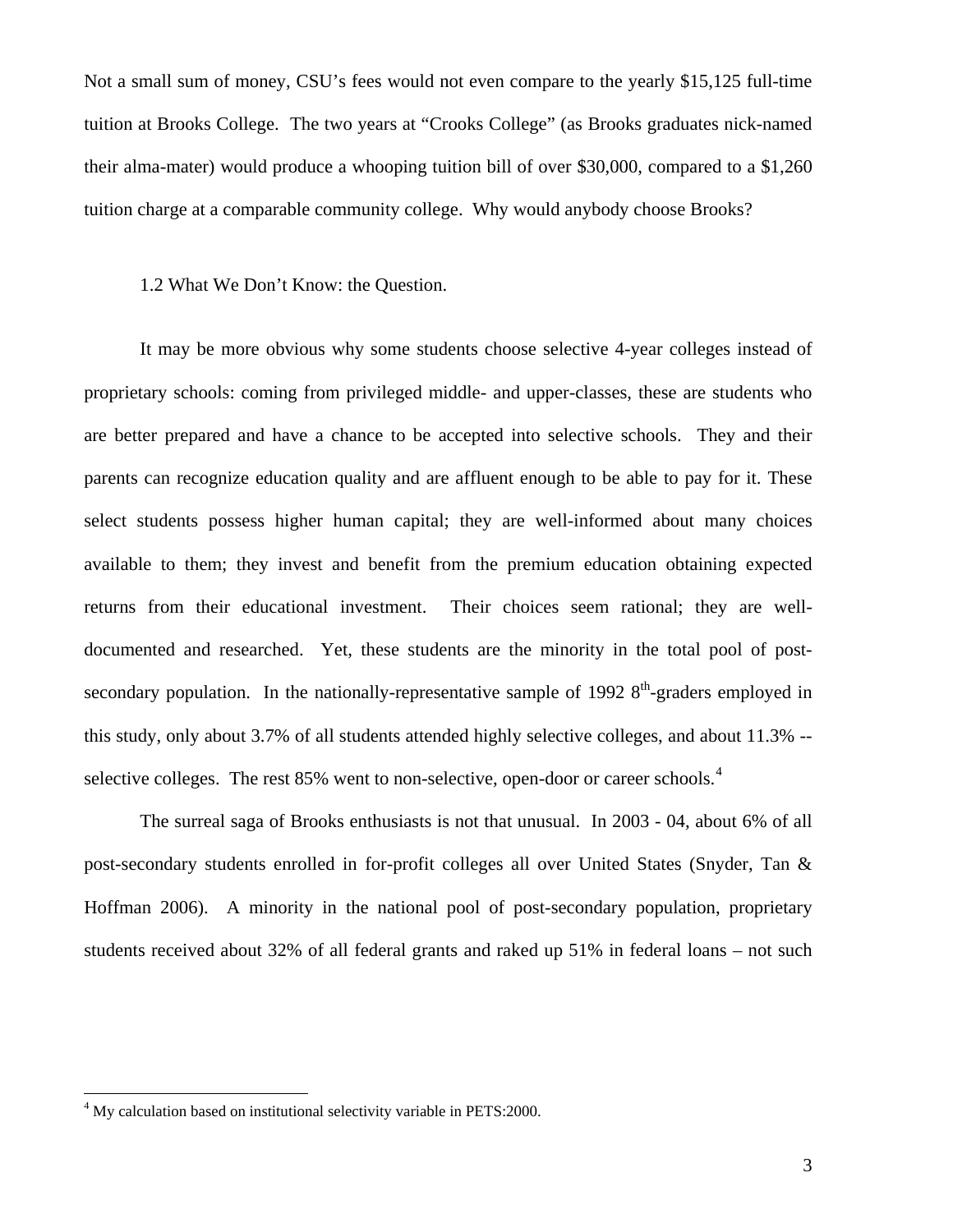surprising figures, given high tuition charges and almost-absent institutional financial aid at for-profit schools.<sup>[5](#page-3-0)</sup>

It is a puzzle, why these students choose expensive proprietary schools while much cheaper substitutes like public community colleges are available. There have been no studies up to date attempting to explain this phenomenon. A goal of this paper is to consider the unique context surrounding the issues of proprietary students and for-profit post-secondary training<sup>[6](#page-3-1)</sup> and to obtain the estimates of the factors significant for the student choice of for-profit post-secondary sector.

2. Data

### 2.1 Data Sources

This study employs multiple data sources. The primary datasets are National Education Longitudinal Study of 1988 (NELS:88) and the associated NELS:88/2000 Postsecondary Education Transcript Study (PETS:2000). Both surveys were carried out by the National Center for Education Statistics of U.S. Department of Education.

NELS:88 is a longitudinal survey of a nationally representative sample of eighth-graders in 1988, who were resurveyed through four follow-ups in 1990, 1992, 1994, and 2000. The students reported on a multitude of topics: school and home life, work, perceptions of life and aspirations. Students' interviews were complemented with surveys of students' parents, teachers and school administrators. In addition, the survey participants were subject to a battery of cognitive tests, which produced comparable scores on a range of subjects (reading, mathematics, social studies and science).

<span id="page-3-0"></span> $<sup>5</sup>$  My calculation from Knapp et. al. (2005).</sup>

<span id="page-3-1"></span><sup>&</sup>lt;sup>6</sup> Most of proprietary students in the sample are enrolled in sub-baccalaureate for-profit institutions, which is representative of the national proprietary student population.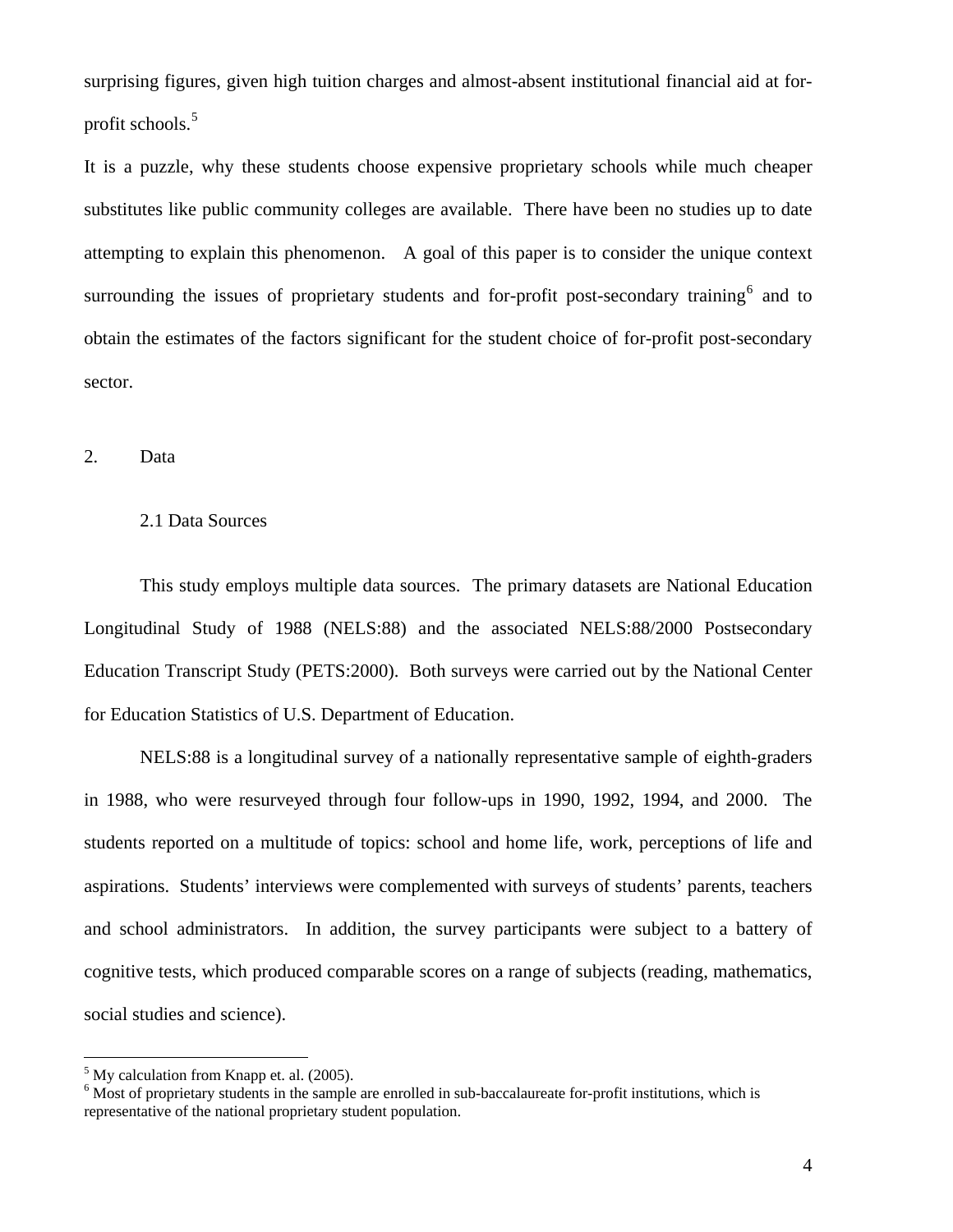PETS:2000 data was reported by institutions – secondary and post-secondary schools. The survey provided transcript data reflecting students' school experiences: dates of attendance, coursework taken and student performance.

In addition, I am utilizing data from: the Common Core of Data (CCD); the Integrated Postsecondary Education Data System (IPEDS); U.S. Census 2000; Environmental Systems Research Institute (ESRI) geographic information systems (GIS); Local Area Unemployment Statistics (LAUS); and Bureau of Economic Analysis (BEA) regional economic accounts.

CCD is used to obtain secondary school characteristics, as well as students' geographical location. IPEDS identifies post-secondary institution characteristics, as well as their geographical location, and makes it possible to construct the variables related to the geographic concentration of colleges. Census data, in combination with ESRI GIS mapping files, make it possible to compute spatial variables. LAUS data supplies unemployment information and BEA regional economic accounts render occupational earnings data.

### 2.2 Sample

The student sample was drawn from NELS:88 and had to be contained to students with available secondary school transcripts in PETS:2000, as well as those who were participants in the second NELS survey follow-up of 1992.

Because the study's aim was to identify the factors significant in students' choice of for profit post-secondary sector, the population of interest was the students who have either chosen proprietary schools, would have been likely to do so, or were indifferent between the choice of for-profit college and the alternatives. Even though this group of students was varied in their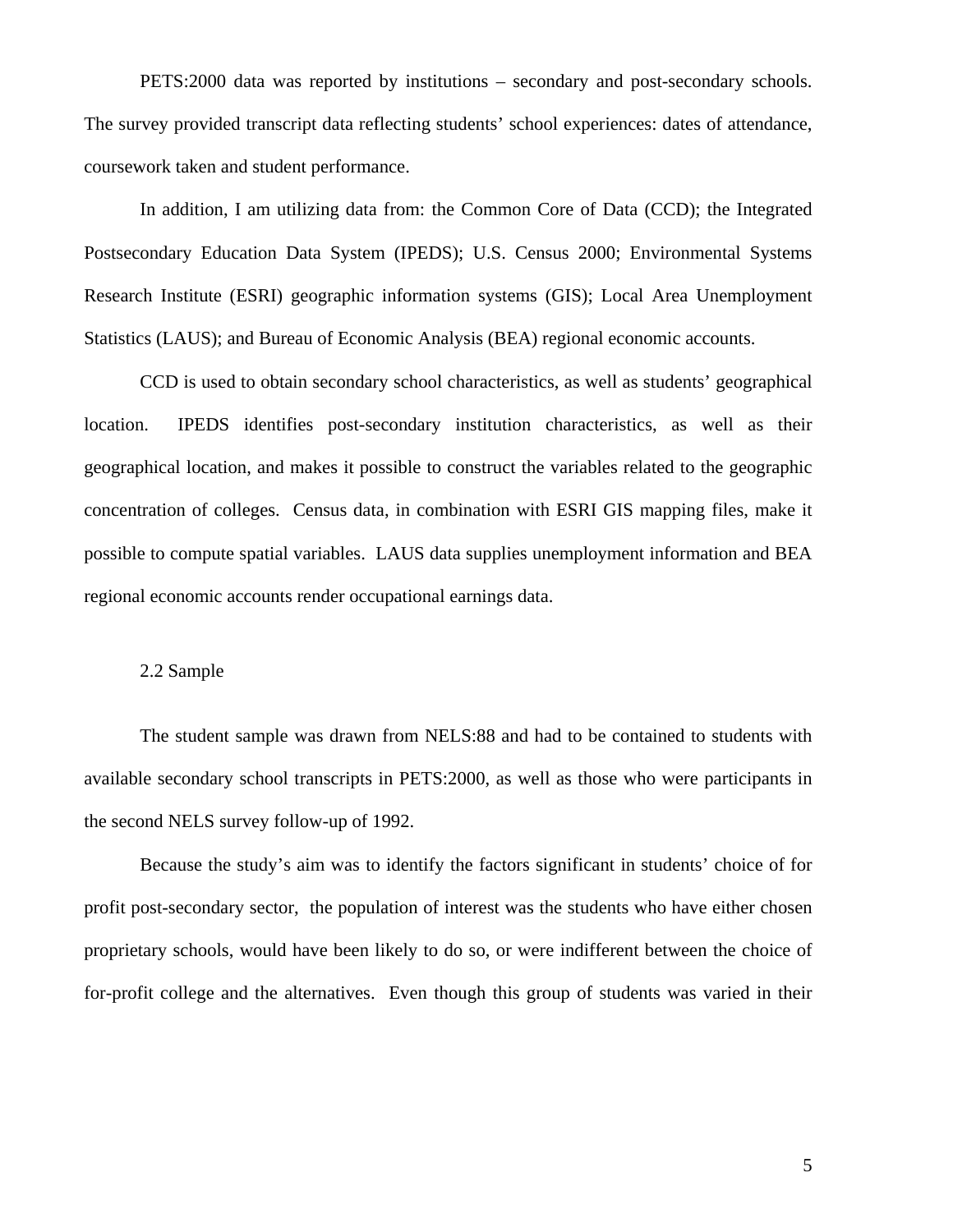<span id="page-5-0"></span>characteristics, these students differed significantly from the often-thought as "conventional"<sup>[7](#page-5-0)</sup> group of students applying and entering selective public and private four-year institutions. The distributions of the observable characteristics between the students bound for proprietary and 2 year schools, as well as less-selective four-year colleges, and students bound for selective 4-year schools are generally very dissimilar, causing overestimates in OLS estimation of college choice and of returns on college education (Reynolds 2006).

In this context, it was appropriate to restrict the sample to the students bound for the less-selective 4-year schools, 2-year schools<sup>[8](#page-5-0)</sup>, proprietary colleges or no post-secondary education (PSE). Even after eliminating highly selective- and selective-school-bound students from the top of the college-going distribution, I was left with a fairly large and heterogeneous population. In principle, less-selective four-year college students may be dissimilar from a marginal student choosing between no college and proprietary school. However, this greater heterogeneity among the students in the sample helped my model predictive ability. The same phenomenon resulted in the case with the model profiling unemployment insurance claimants in (Black, Smith, Plesca & Shannon 2003). This model's predictive power was best during periods of high unemployment, when claimants were many and diverse.

One of the complications in defining the sample came from the fact that students, particularly those I was interested in, are known to be very "mobile" across the set of available choices. Upon high school completion, they are more likely to delay college, and then, upon enrollment, they are more likely to stop out<sup>[9](#page-5-0)</sup> of college, transfer, drop out and re-enter a different college. These behaviors, especially common for students in junior colleges, make it difficult to

 $7$  This group of students often viewed as representative, comprised about 17% of all NELS students who chose to go to college.

 $^8$  From this point an on, when I say "2-year schools", technically I mean "non-proprietary less-than 4-year schools".<br><sup>9</sup> "Stop out" is a common term in education literature meaning leaving school for a period of time a <sup>9</sup> "Stop-out" is a common term in education literature meaning leaving school for a period of time and then returning.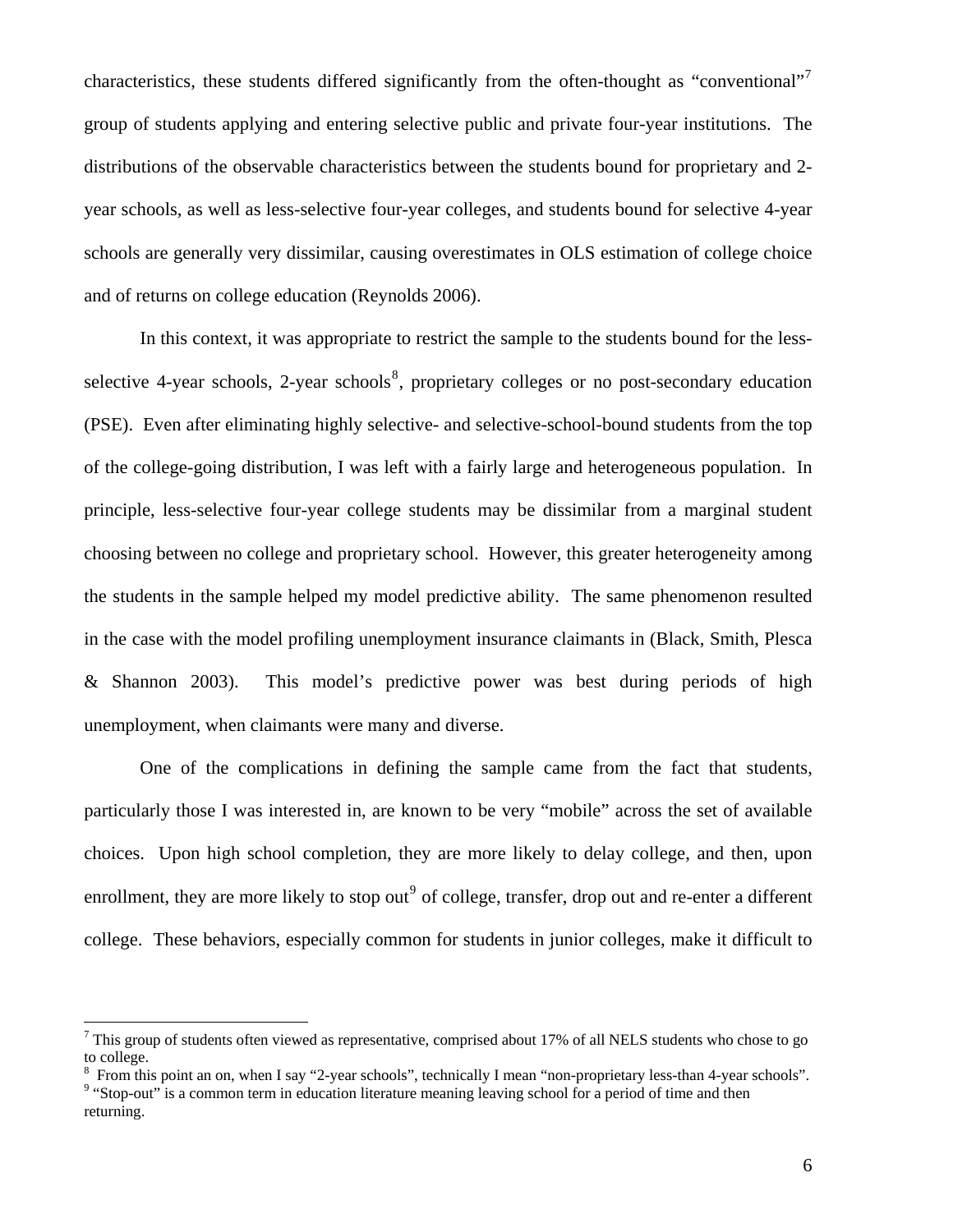define college choice. For this reason, I narrowed down my investigation to the choice of first post-secondary institution.

Arguably, this may be problematic for the study of choice of for-profit colleges: after all, aren't career colleges frequently chosen after students experienced failures resulting from their previous choices? It is a common view that students choose proprietary colleges after having adverse experiences in non-proprietary 4-year or 2-year colleges. It could also be the case that labor market experience as a worker without any college training could be sobering and motivate an individual to commit to proprietary occupational training. A careful look at the data revealed an interesting fact: even though the above-described pathways to proprietary schools took place, for the majority of proprietary-bound students in NELS:88, for-profit college was a first choice. This is, in itself, is a remarkable finding, since it challenges the present views of how for-profit schools enter students' post-secondary choice sets.

### 3. Model and Framework

#### 3.1 Choice Model

 This investigation is based on a traditional empirical choice model (McFadden 1994), (Eide, Brewer & Ehrenberg 1998). An individual chooses among four outcomes (for-profit, nonprofit 2-year and non-profit non-selective college vs. no post-secondary schooling) to maximize life-time utility. The utility for the  $i<sup>th</sup>$  individual is a function of her demographic characteristics (*D*), her cognitive skills (*C*), her institutional experiences (*I*), her biography (*B*), a vector of geographic and exposure variables (*G*), economic determinants (*E*) and an error term:

$$
U_i^j = D_i \alpha^j + C_i \beta^j + I_i \gamma^j + B_i \delta^j + G_i \varsigma^j + E_i \eta^j + \varepsilon_i^j
$$
 (1)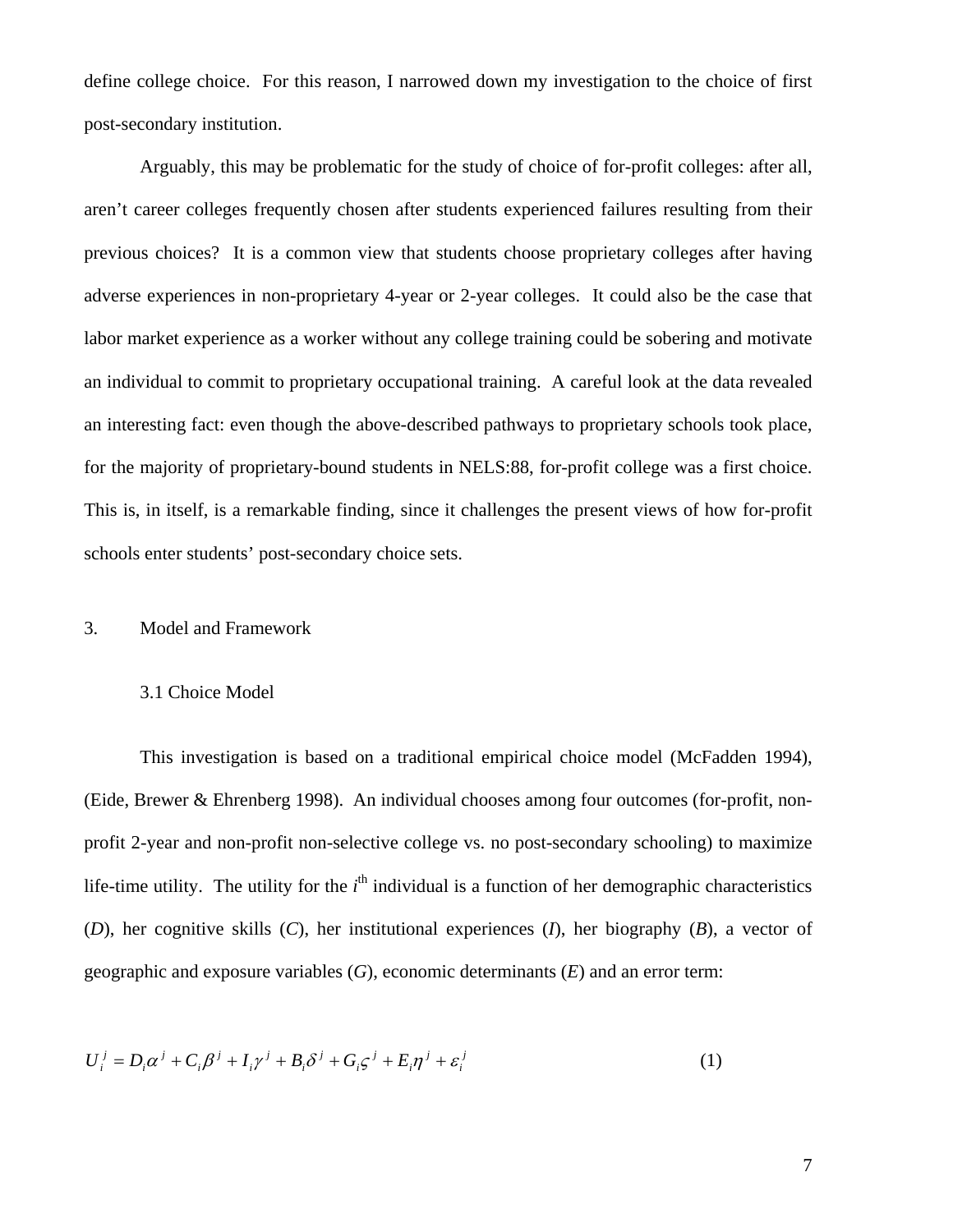<span id="page-7-0"></span>The *i*<sup>th</sup> student chooses outcome *j* (*j* = 1,2,3,4) if  $U_i^j > U_i^k$  for all *k* not equal to *j*. Then, individual's decision can be expressed as the log of the probabilities ratio of any two outcomes: *i*  $U_i^j > U$ 

$$
\ln\left(\frac{P_i^j}{P_i^k}\right) = \left(\alpha^j - \alpha^k\right)D_i + \left(\beta^j - \beta^k\right)C_i + \left(\gamma^j - \gamma^k\right)I_i + \left(\delta^j - \delta^k\right)B_i + \left(\varsigma^j - \varsigma^k\right)G_i + \left(\eta^j - \eta^k\right)E_i \tag{2}
$$

Equation (2) can be estimated empirically with multinomial logit model, whose coefficients can help interpret how various factors in the model affect the log odds of student's choice of proprietary, non-proprietary 2-year and non-proprietary non-selective 4-year college relative to no college at all. $^{10}$  $^{10}$  $^{10}$ 

### 3.2 Framework: Bringing In the Context

 $\overline{a}$ 

# 3.2.1 Demographic Variables and Cognitive Skills

 It is customary to include demographic variables in the models of school choice. Sex, race and income play an important role in defining access to post-secondary education in the United States. On aggregate, there are more women in American post-secondary institutions. However, there are disproportionably more women in sub-baccalaureate education, including for-profit educational sector. Women are over-represented in certain low-paying vocations, such as beautician, health, secretarial, retail – professions, for which proprietary schools train students. Minority students are also over-represented in community colleges and for-profit schools. There are many disadvantages associated with being non-white (or non-Asian). One of them is having been subject to continuing housing segregation, which fosters further familial poverty, gives rise to deviant behaviors and deprives youth of basic entitlements and obtaining quality elementary and secondary education early in student's life. Being low-income poses not

 $10$  Compared to modeling a choice including highly-selective or selective college, there is no complication of having to model the application to college before modeling choice of college. All 2-year and proprietary schools practice open-door admissions. Non-selective 4-year colleges may require additional effort from a student to apply (such as sending in an essay, college entrance exam scores, etc.), but de-facto, the admission standards are rather lax.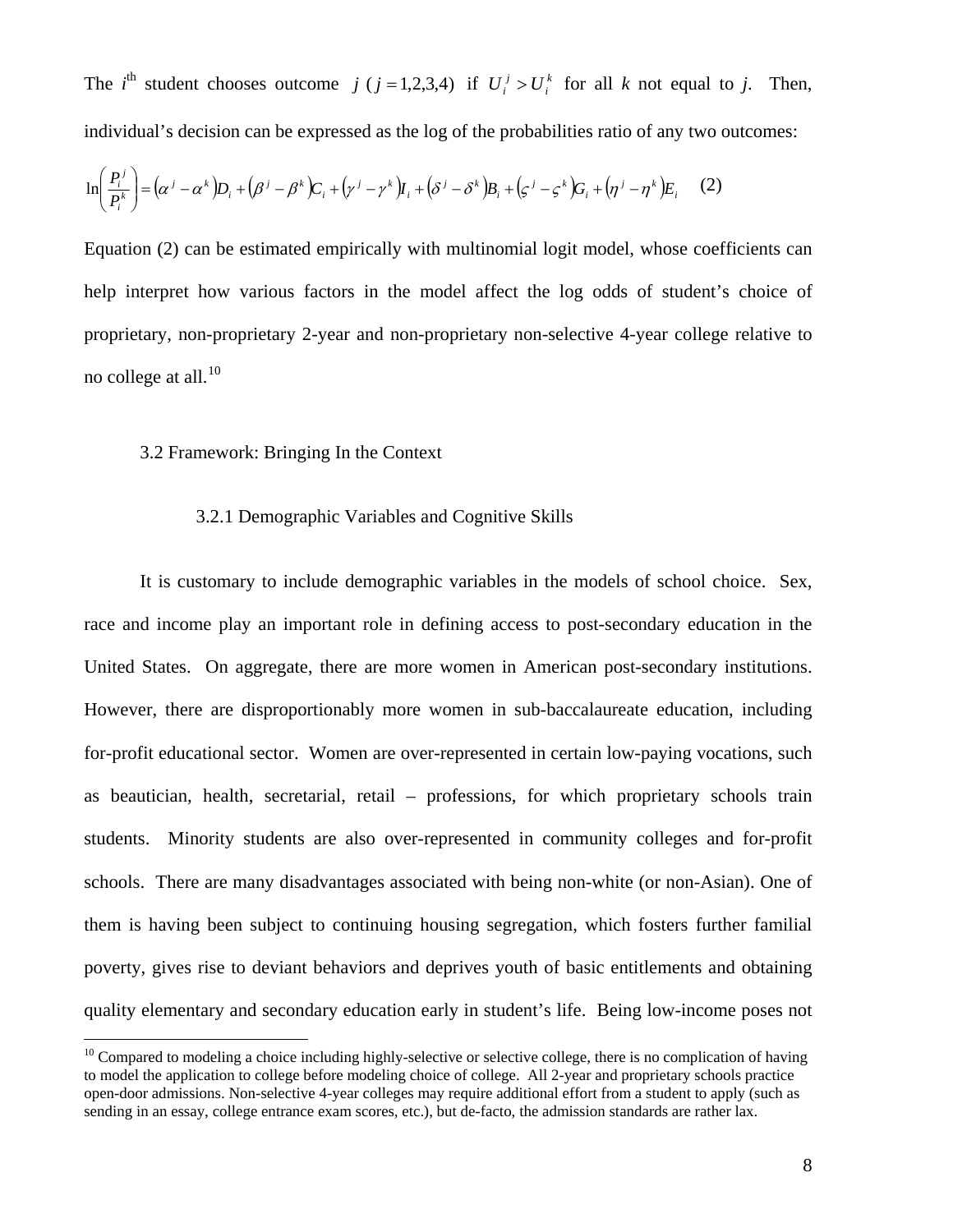only financial barriers to college education, but is also associated with a distinctly smaller set of opportunities – social, financial and educational.

It is difficult to disentangle the effects of these factors on college choice from the effect of student's personal attributes, such as motivation and talent. A cognitive skill is the factor which is often difficult to account for in empirical investigations: it is non-trivial to measure, and is frequently derived from self-reported information. Responding truthfully on such a sensitive subject is often trying for respondents, and reported measures are hard to compare across the student population. PETS renders researchers unique opportunity to access students records reported by institutions (not students) and provides measures comparable across all cases. I used high school class rank (available for most students) to proxy for student cognitive skills.

# 3.2.2 Institutional Experience

 Student's choice is by nature path-dependent and is, in part, a function of student's institutional experience. This experience provides an individual with important social skills which enable him to navigate through bureaucracy inherent to any application process, to sort through a multitude of confusing choices, and to seek and successfully utilize interactions beneficial to him. Sociologist Regina Deil-Amen calls these skills "social know-how". In their qualitative study of students in Chicago community colleges and proprietary schools, Deil-Amen and Rosenbaum investigated how these different schools addressed students' social know-how deficiencies (Deil-Amen & Rosenbaum 2003). The scholars found that proprietary schools were more successful in accommodating students' diverse background by "structuring out" the need "to navigate the complex college environment and its bureaucratic structures". It would be not surprising if, then, students lacking in these know-how skills would self-select into proprietary schools.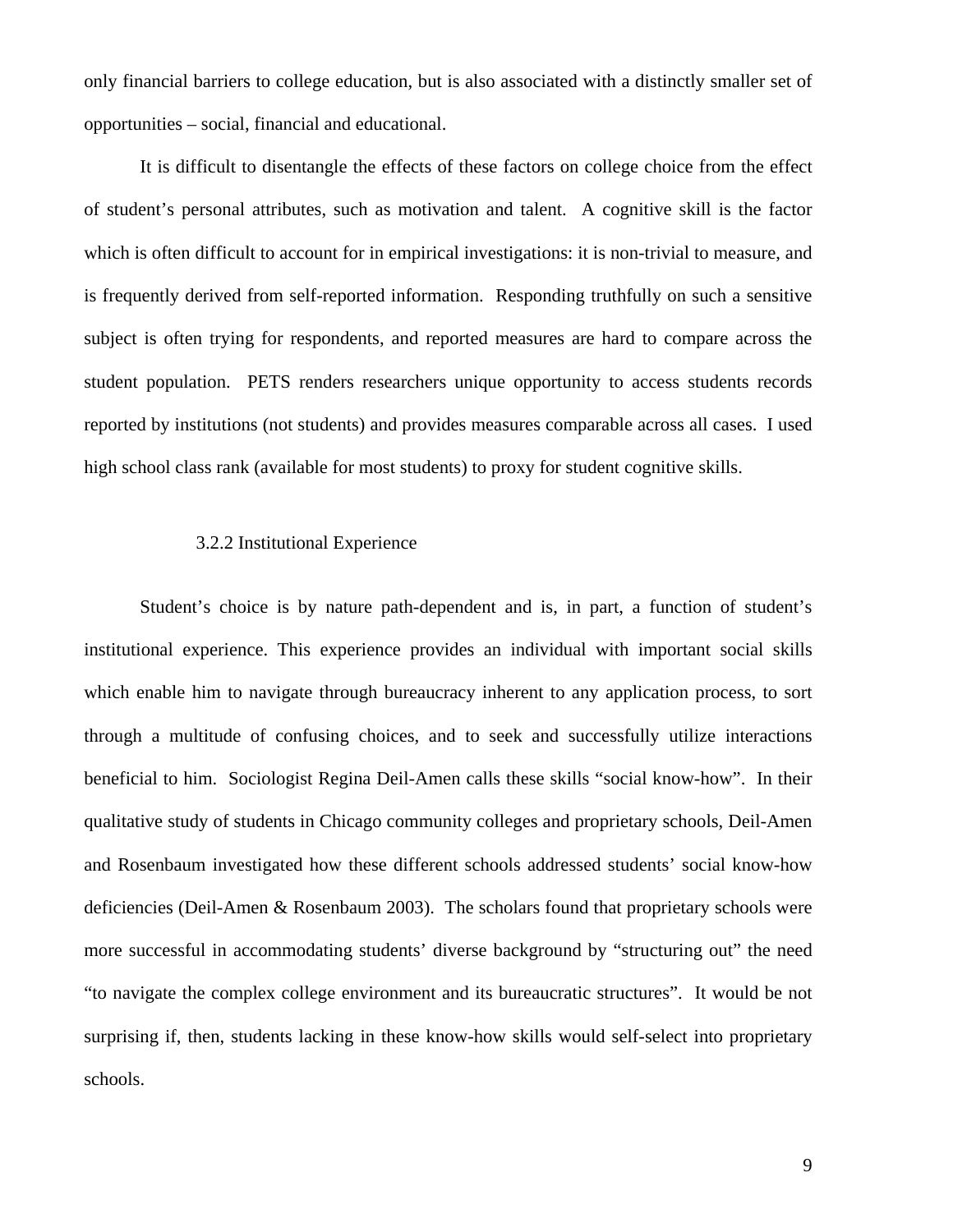<span id="page-9-0"></span> Among such students with low non-cognitive skills, GED recipients received a lot of attention (Heckman & Rubinstein 2001). I have included an indicator for students with nonregular high school diploma in the regression analyses. Other factors included math- and vocational course-taking.

# 3.2.3 Biography

 $\overline{a}$ 

 Student's own set of life and institutional experiences generates the most powerful force shaping her choices. A fruitful area of research in sociology, student's biography<sup>[11](#page-9-0)</sup> is largely over-looked in economics models of student choice. Assuming biography away in economics college choice models is an artifact of the underlying assumptions about a representative student. In fact, these assumptions do presume a particular biography, that of a student from a middle class. Careful attention to parental income and education in conventional economics models somewhat compensates for the absence of biography. These proxies are effective in the studies of students bound for highly selective and selective four-year post-secondary institutions. This is not surprising: in this student pool, variations in income and parents' education would successfully control for the disparities in students' social class.

 However, these controls may not be as effective in the larger context of the entire postsecondary student population. Family income variations among students are telling, but may fail to proxy for the variety of choice factors faced by students with similar incomes considering post-secondary schooling or no schooling at all. It is essential to be able to control for individual's biography and institutional experiences to identify the significant factors underlining

 $11$  Here, I use the term "biography" loosely to refer to a set of individual's life and social circumstances which helped to shape her preferences, to develop her talents and abilities and defined her opportunity sets.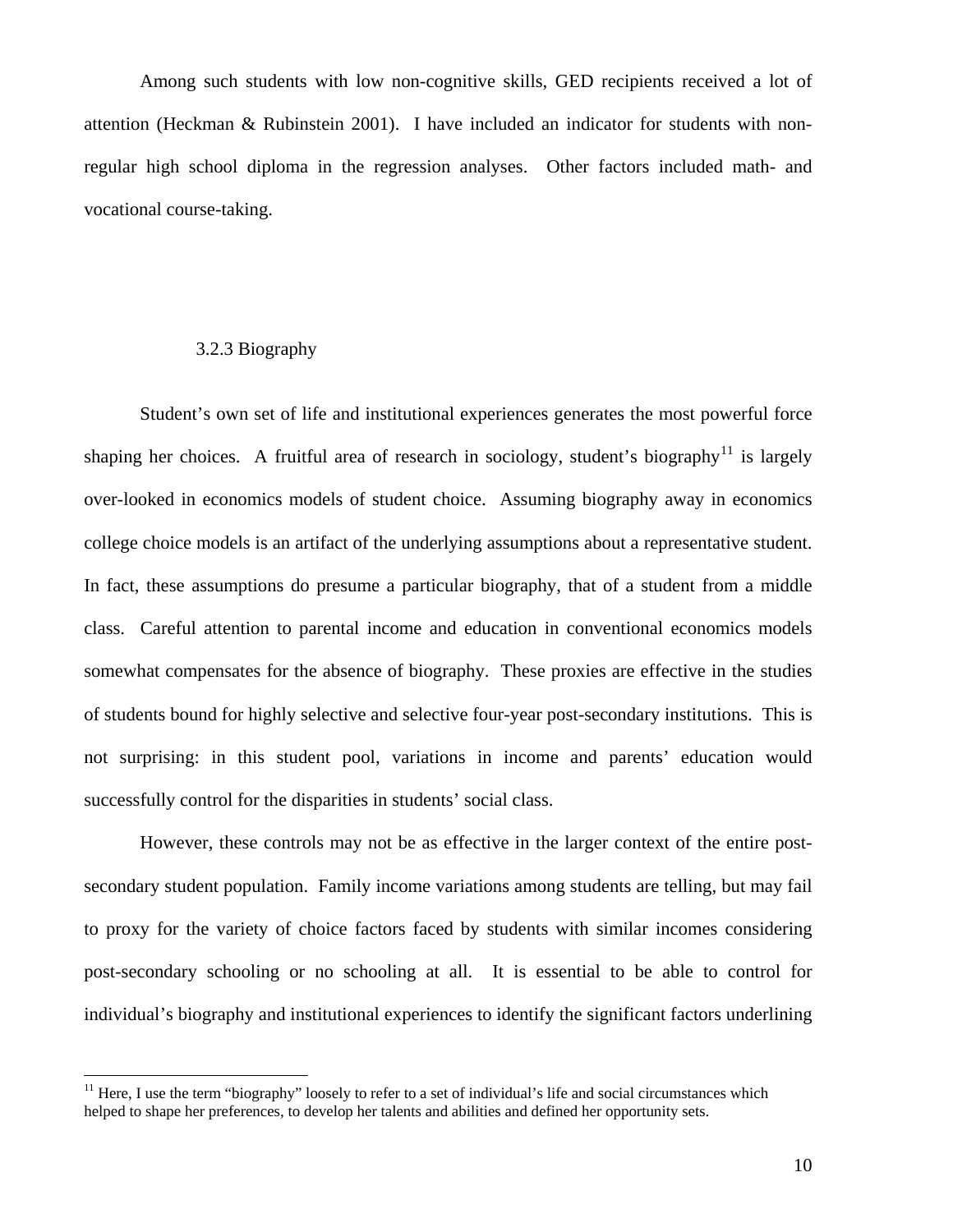school choice. Accounting for students' biography is a prerequisite to modeling schooling choice when the goal is beyond comparisons of high-income vs. low-income students bound for highly-selective or selective four-year schools. It is challenging to single out pertinent biographical factors: first, because it's difficult to measure personal experiences; second, because it's hard to compare them. It is often problematic to obtain true biographical information in the first place. The impersonal nature of surveys often fails to elicit meaningful responses from their participants, and self-selected item non-response introduces measurement bias.

 Ethnographic studies are perhaps best equipped to document and to understand personal biography. One of such studies performed by sociologist Annette Lareau has generated an effective theory of the impact of children's family life on their future institutional experiences (Lareau 2002), (Lareau 2003). According to Lareau, it is the social class (rather than race or income per se) which determines the primary mode of childrearing in a family – "concerted cultivation" or "natural growth". Concerted cultivation, commonly practiced by middle-income parents, fosters children's talents through intensive schedule of organized leisure activities, thorough exposure to social and physical institutions (such as: participating in regular organized competitions, meeting professionals and utilizing their services, traveling to new places, meeting new people and collaborating with them) and extensive verbal and non-verbal reasoning. Natural growth, commonly pursued by working-class and poor parents, provides nurturing for children's physical and emotional growth, but leaves discretion over leisure to children themselves. These parents have minimal exposure to physical institutions involved with their children (such as schools, clubs, doctors' offices, enforcement agencies), are likely to use directives (rather than reasoning) and corporal punishment with their children, and less likely to engage in verbal exchanges with the kids. The resulting sense of entitlement as well as behavioral, social and institutional skills in children who were subject to concerted cultivation generate for them

11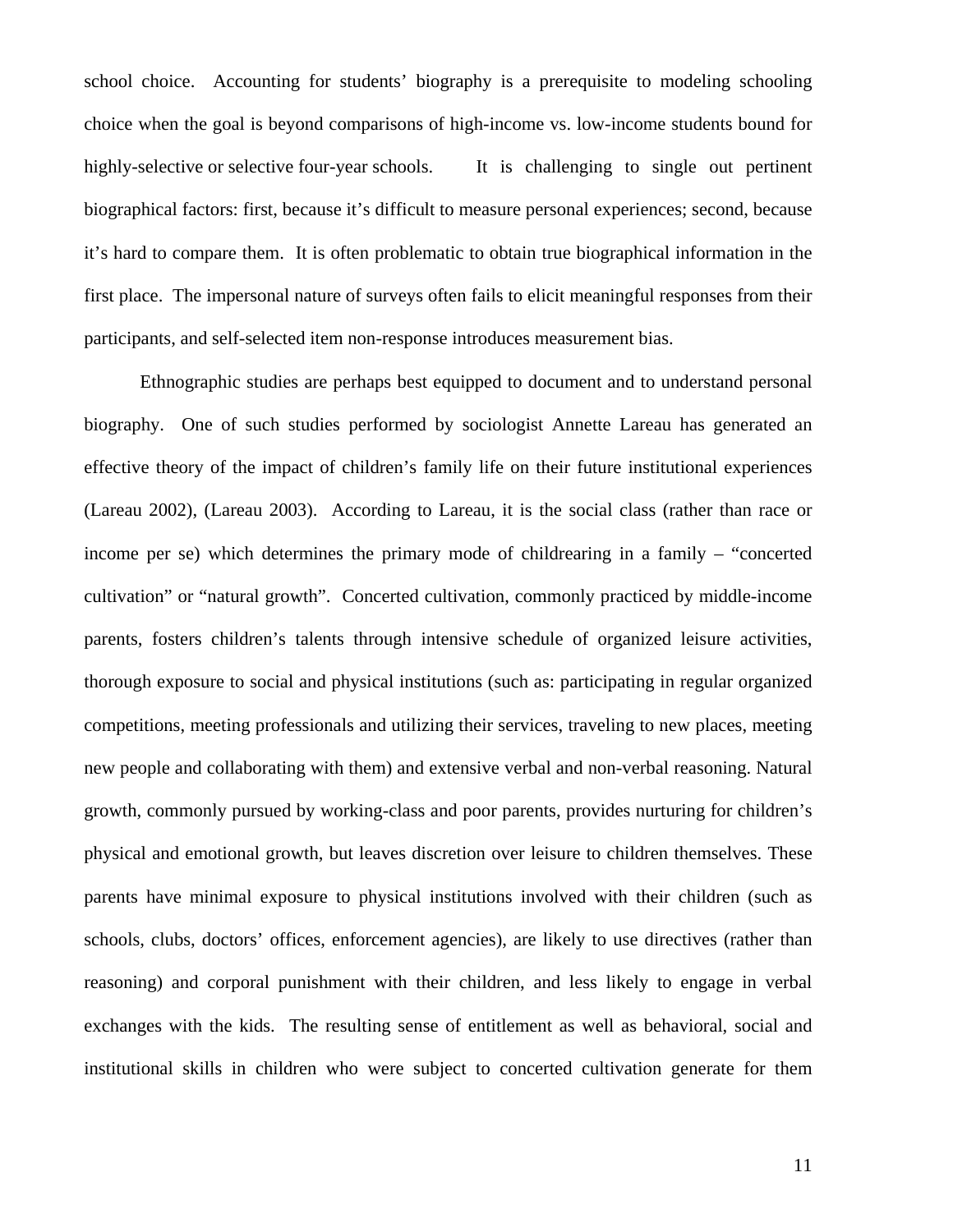significant advantages over children who are a product of natural growth.

 This prized set of non-cognitive skills transmitted through concerted cultivation is significant for a range of students' outcomes -- high school course-taking and graduation, schooling decision, labor market performance – and explains a variety of students' behaviors (Heckman, Stixrud, and Urzua 2006). For example, non-cognitive deficiencies may raise the costs associated with institutional interactions (such as schooling), which could result in student's decision not to pursue college education (Carneiro & Heckman 2003), (Carneiro, Hansen & Heckman 2003). In the context of this study, Lareau's theory implies that the inequalities in non-cognitive skills are transmitted through the parental mode of childrearing, which is specific to parental social class. According to Lareau, a distinctive marker of concerted cultivation, the mode which fosters non-cognitive skills, are children's intensive involvement in organized activities and parental engagement in children's activities. With NELS data, it is possible to construct measures related to these facets. In particular, I can control for student's time spent in extracurricular activities in  $8<sup>th</sup>$  grade and for direct parental involvement in highschool course-taking and college-going decision. I also include an indicator of parental nativity (whether they were foreign-born). This variable gages parents' familiarity with institutions, which is also a proxy for quality of children's interactions with institutions.

Other biographical controls include parents' education levels, student having her own children, and a number of hours student worked while in secondary school. Parents' education is informative of the informational and network resources available to student: highly-educated parents have a significant advantage in being able to direct their children when it comes to course-taking and school choice, while parents who never went to a 4-year college are not in the position to help their children navigate through the post-secondary institutional maze. For example, it is frequently the case that children of parents who never went to college do not

12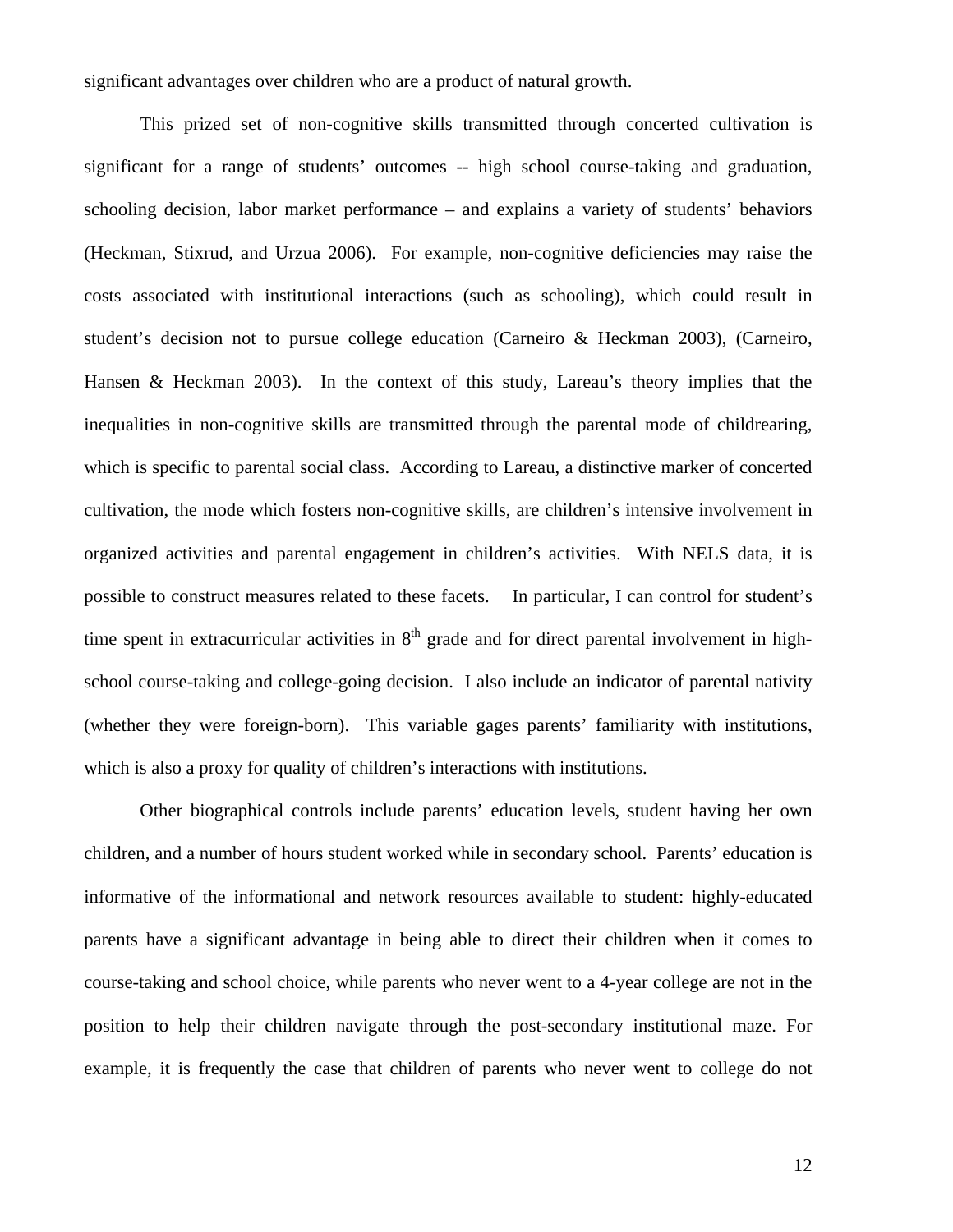<span id="page-12-0"></span>differentiate well among the colleges of vastly different quality and are not aware about the details of college admission requirements.<sup>[12](#page-12-0)</sup> Teenager pregnancy controls for adolescent deviant behaviors, as well as students' exposure to adult role models and adolescents' access to economic resources (Brewster 1994). Hours worked while in school identify student's awareness of her own opportunities in the labor market and controls for her actual work experience.

### 3.2.4 Geographic Location and Exposure

It is a reasonable proposition that proximity to a post-secondary institution plays a role in student's decision to enroll. Proximity is a popular choice for an instrumental variable in the economic analyses of returns to schooling (Card 1993). One would presume that proximity would be a particularly important factor for a disadvantaged student choosing between school and work, since the mobility of this type of student would be much more limited than of his wealthier counterpart. Also, most students enrolling in community colleges hold jobs and continue working while attending school. If a student's workplace is close to her home, she will be more likely to choose a school located conveniently to her work and place of residence.

# QUOTE HERE STATS ON COMMUTING FROM DIGEST. (Horn & Nevill 2006)

Keeping these arguments in mind, I calculate distances to proprietary, 2-year and non-selective 4-year schools closest to student's place of residence.<sup>[13](#page-12-0)</sup> I enter these distances in quartiles to allow for a more flexible (non-linear) relationship between these variables and the outcome.

A priori, it is not clear whether proximity is going to matter in students' choice of

 $12$  In his interviews of disadvantaged adolescent boys in Boston, David Harding noticed that children consistently viewed Harvard University and surrounding large or small public and proprietary colleges as equivalent and available educational opportunities (Harding 2007).

<sup>&</sup>lt;sup>13</sup> Students' home zip codes are not available in the survey (due to privacy concerns), so I use students' high school zip codes instead.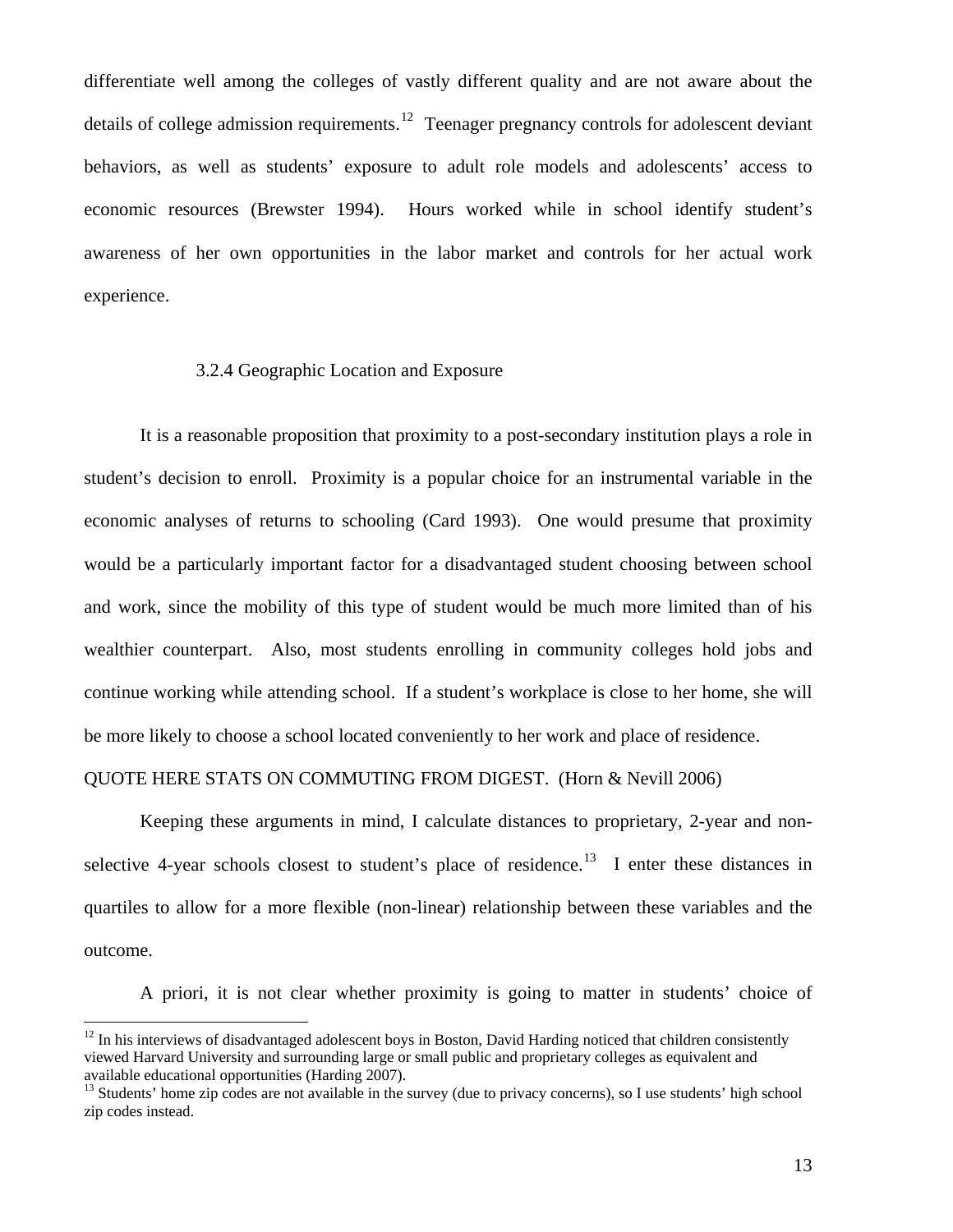proprietary school: there are so many proprietary schools that most students are bound to be very close to one. In fact, what could provide a finer measure is the local concentration of proprietary schools. This variable can help control for a student's exposure to proprietary education sector, in particular to its aggressive advertising practices. Another useful concentration measure is the number of students in the locality enrolled in for-profit colleges. The more likely a student is to encounter a proprietary student, the more likely she may be to choose proprietary school herself. I am able to construct these measures with GIS software using school files from the Integrated Postsecondary Education Data System (IPEDS).

#### 3.2.5 Economic Determinants

 It is reasonable to consider that local economic forces affect college-going decisions (Fuller, Manski & Wise 1982): the model posits that individuals consider benefits and costs of investing in college education, and local labor market would determine these costs and benefits. To account for local labor market conditions, I calculated local unemployment rates and amounts of private earnings in retail industry. Average state tuition in public 2-year colleges served as a proxy for the cost of education.

### 4. Findings and Discussion

#### 4.1 General Findings

Regression estimates of the model can be found in Tables 2-5. Overall, there are no counterintuitive results – coefficient signs and significance are within expected directions and ranges. There are a few intriguing findings resulting from the model estimates.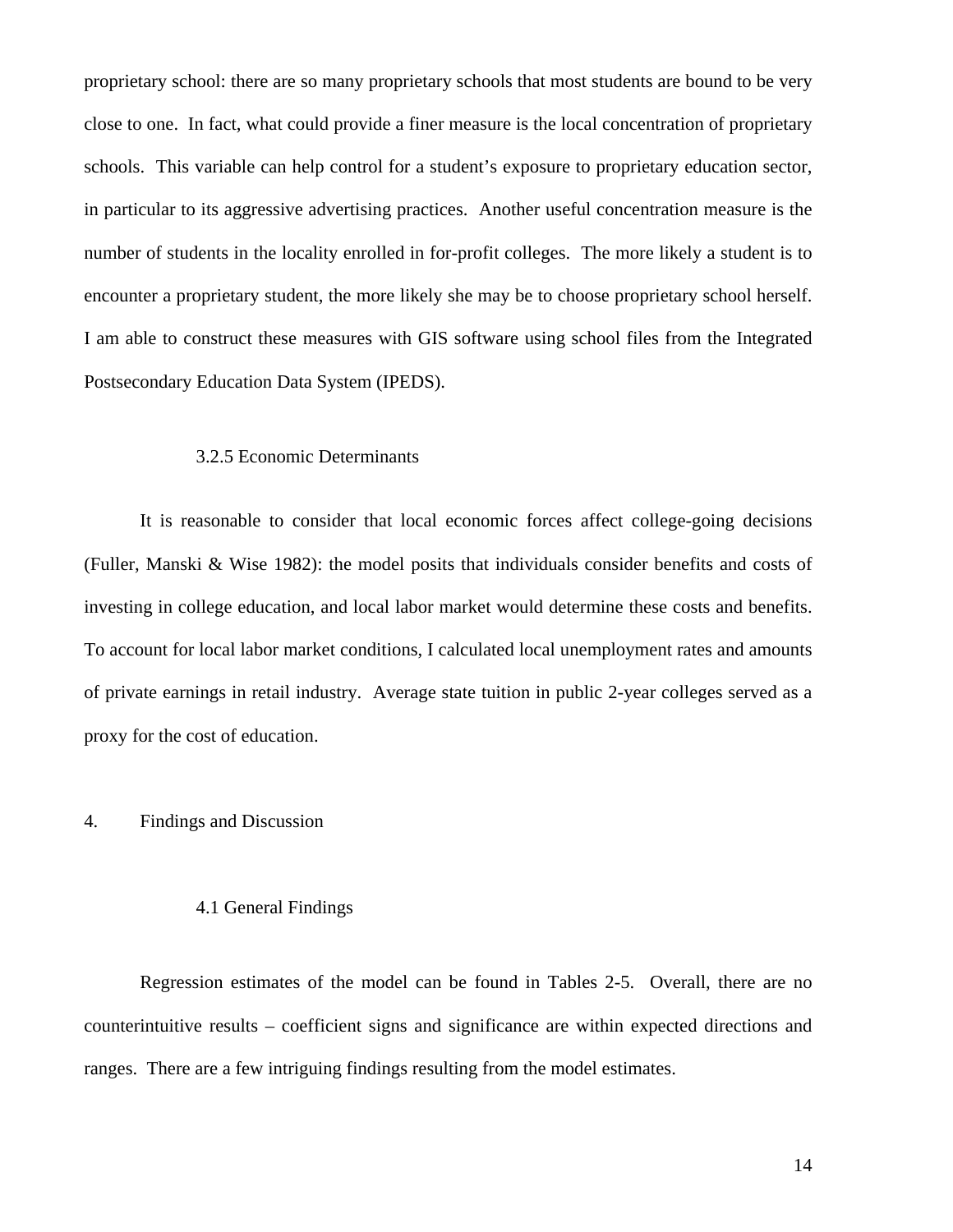A first general finding is that contemporaneous factors represented by economic and geographic factors are not the main contributors in explaining the variance in students' school choice decisions. Rather, the combined set of variables controlling for cognitive and noncognitive skills drive the model's predictive power. Conceptually, then, the college choice decision is not so much a product of current state (when a student graduates from high school), but inadvertently a result of predetermined state with respect to the time when the choice is exercised. To be precise, college choice is largely driven by a cumulative set of cognitive and non-cognitive achievement acquired throughout child's life.

The second general finding is that overall, there is a visible "skills continuum" among students across the four different pathways (no post-secondary education (PSE), proprietary, 2 year or non-selective 4-year schools). Consistently, students with lowest skills (both cognitive and non-cognitive) end up choosing not to pursue college; students with marginal skills choose proprietary schools; students in 2-year colleges display higher-order skills than students in proprietary schools; and students with highest skills end up in 4-year schools. Granted that all of these schooling choices are open-access, it is the case that students do, in fact, self-select into particular schooling option on the basis of their skill level. Even if we consider finances – the fact that attending 4-year and proprietary colleges is very costly and is prohibitive to many students – it is still the case that the latent costs emanating from gaps in students' skills are the main force behind college choice.

 Third general finding uncovers the fact that the higher cognitive and non-cognitive skills occur in children from higher-income families with higher-educated parents. These children spent more time in extracurricular activities, experienced significantly higher parental involvement in decisions pertaining to high-school class-taking and college going, and their parents were least-likely to be foreign-born. In sociological terms, these children were most

15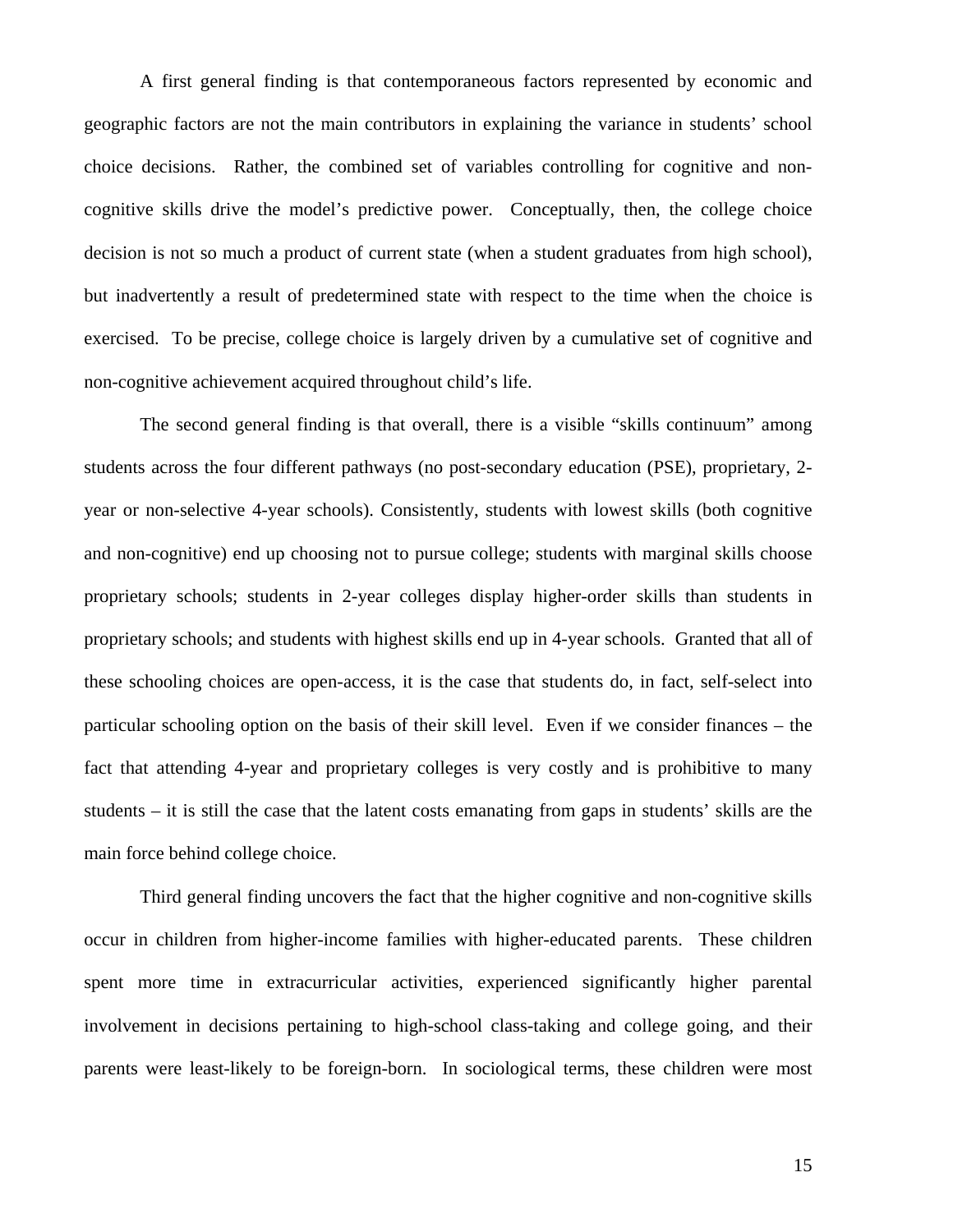likely a product of concerted growth practiced by middle-and upper-class parents, and hence had been consistently exposed to a wide range of opportunities rendering necessary non-cognitive skills ("social know-how"), which in turn contributed to students' cognitive achievement. This marked inequality was a significant factor in shaping students' skill gaps at the time of high school graduation.

 Fourth, there were some interesting findings with regard to race and sex. In particular, non-Asian minority students (African-Americans and Latina) were significantly more likely to enroll in proprietary or non-selective 4-year schools, but not in 2-year schools or to enter labor market. Women were unambiguously more likely to self-select into proprietary schools with respect to all other alternatives. Both findings allude to presence of discrimination in society in and in the labor market. It is particularly noteworthy that the least-likely involvement of minority students was in environments where population was least likely to be college-educated and to experience lower civic engagement. These are also the environments where women's educational aspirations would be the lowest and least encouraged, yet where a woman is mostly likely to have a responsibility of the sole caretaker of a household. If these realities – persistent racism and gender discrimination – were significant for minority and/or female students (and, as substantial literature suggests, this is very much the case), my findings reflect the role of these forces in shaping students' college choices.

# 4.2 Specific Findings

There are also a few results illuminating the factors specific to for-profit college choice.

 First, majority of students in NELS enrolled into proprietary colleges out of high school. This was an unexpected finding, since it is a common assumption that students pursue for-profit education after having experienced bad luck in the labor market or in non-proprietary school, 4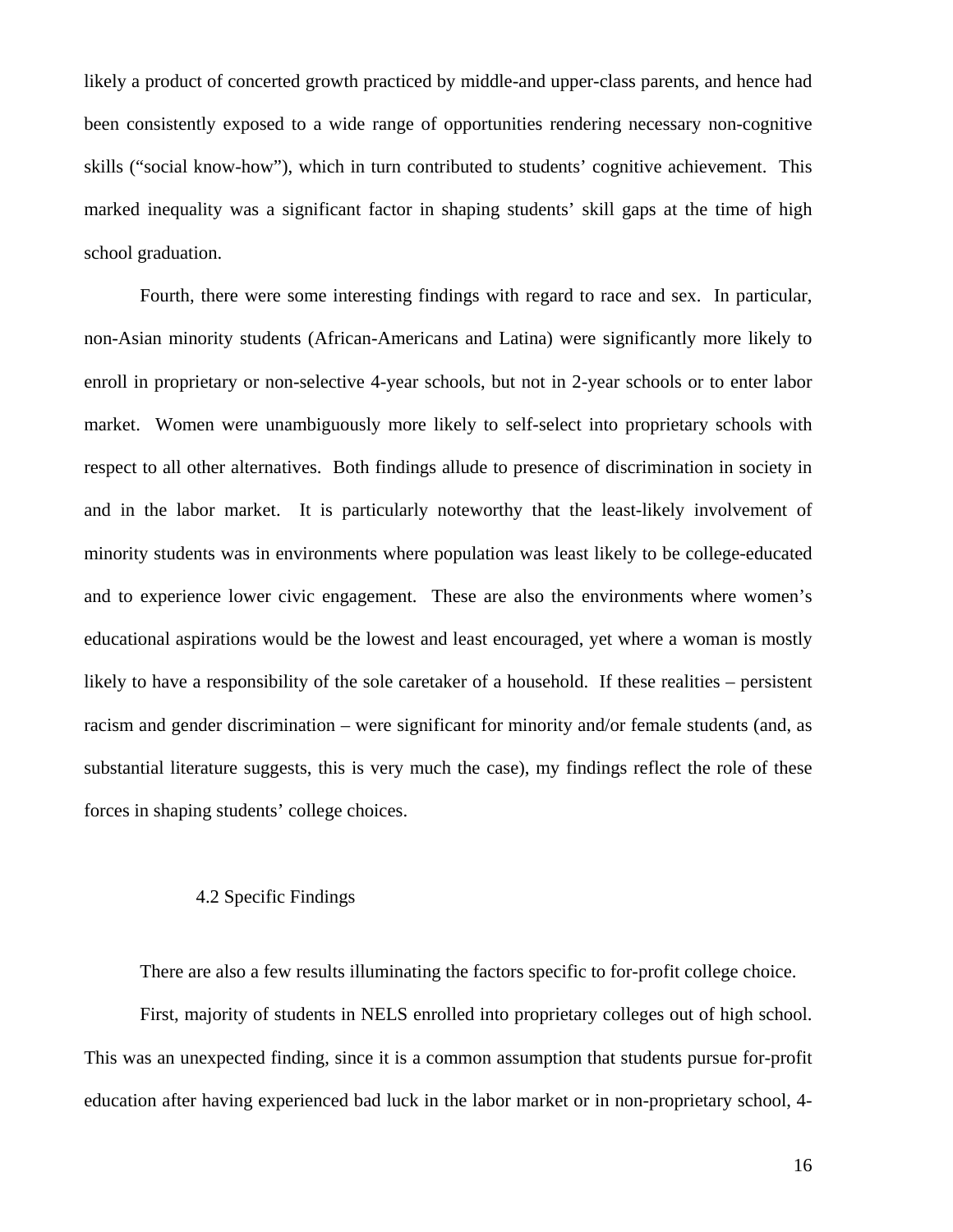year or 2-year. Of course, there we such students in the sample who came to for-profit colleges through more circuitous routes than out of high school, but for at least about 60% proprietary school was the first choice.

Second, in line with the above-mentioned general finding, students enrolling in proprietary schools possess patently lower set of cognitive and non-cognitive skills compared to their counterparts in 2-yer and 4-year colleges. They were more than 7 times (and 84%) more likely to have GED then 4-year students (and 2-year students accordingly). Compared to 4-year students (and 2-year students), proprietary students were 78% less likely to have taken higherlevel mathematics courses, 56% (35%) less likely to be involved in extensive extracurricular activities, 31% (35%) less likely to experience parental involvement in their college-going decisions, and almost 3 times as likely to attain the lowest class rank in high school.

 Third, proprietary students were also distinctly different from their counterparts pursuing no PSE. It is probable that their cognitive skills were higher, but it is not clear whether their non-cognitive skills were at higher levels. On one hand, compared to students who did not go to college, proprietary students were 56% less likely to hold GED and more likely to have taken higher-level math classes. On the other hand, there was no evidence that they had experienced significantly different parental or extracurricular involvement. A distinctive feature of proprietary students with respect to no PSE students was that they were much more likely – 48% – to have foreign-born parents. This could serve as indirect evidence that on average proprietary students may have had less access to the "social know-how" skills compared to students choosing no PSE. Of course, parents' nativity might have been a factor associated with prevalence of minority students at for-profit institutions (such as Latina students having immigrant parents). Even then, having an immigrant parent could disadvantage a student in a way of developing skills necessary to navigate a foreign institutional culture.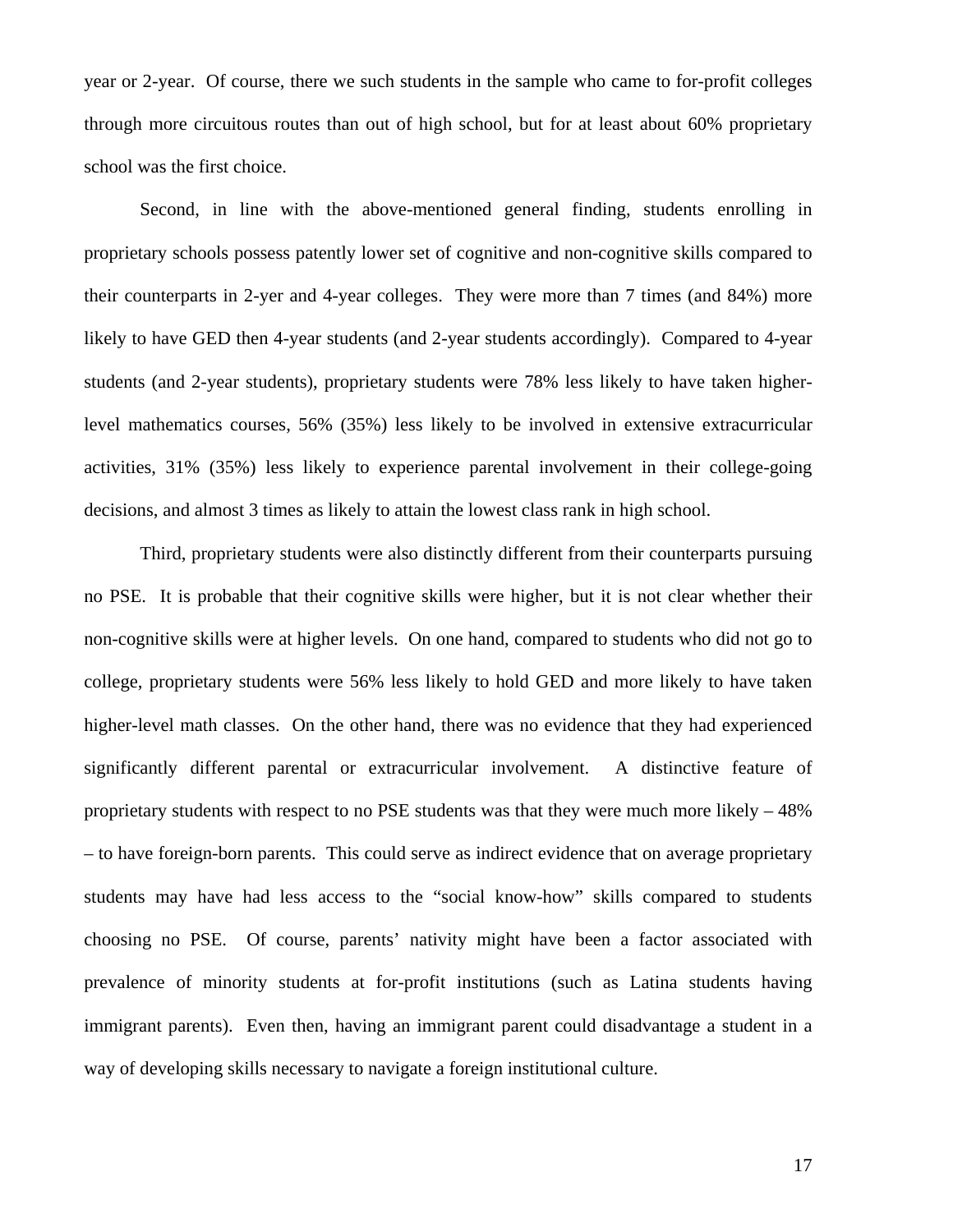Fourth, the assignment to proprietary school is not accidental. This may seem like an obvious finding, but the opinions offered by public and educational professionals suggest that students' choice of for-profit college is largely due to false advertising. In itself, this argument may very well reflect the truth, and advertising (false or not) could in fact play an important role in students' educational choices. However, this argument also presupposes that had the students not been swayed by false promises, they would have chosen a "real" college – say, 2-year school. This line of reasoning implies that there is this random component in choice of for-profit colleges – the degree of exposure to false advertising and of student's gullibility. Again, this theory is feasible, but then it is not clear any longer to what degree the choice of proprietary school is a result of student's random "bad luck" (believing what the school promises you) or of student's direct intent to attend for-profit institution with all of its defining characteristics. The findings in this paper cannot dispel the magnitude of this random component, but they offer evidence that students who enrolled in proprietary schools explicitly looked for vocational training, were keenly aware of their opportunity costs and were sensitive to tuition costs of their next best alternative – community college vocational training. Compared to all students, proprietary students were more likely to have taken vocational courses in high school. They were more likely to work more than half-time in high school then their counterparts in 4-year schools and students who chose no PSE. Finally, they were significantly more sensitive to higher tuition in community colleges compared to students entering labor market and students enrolling in 2-year schools.

 Fifth, proximity to for-profit college does not appear to be a definitive reason for which students enroll in proprietary schools. This finding counters another popular opinion – that because economically disadvantaged students have a dominant preference of attending the school closest to home, close proximity of proprietary schools would be a major point of

18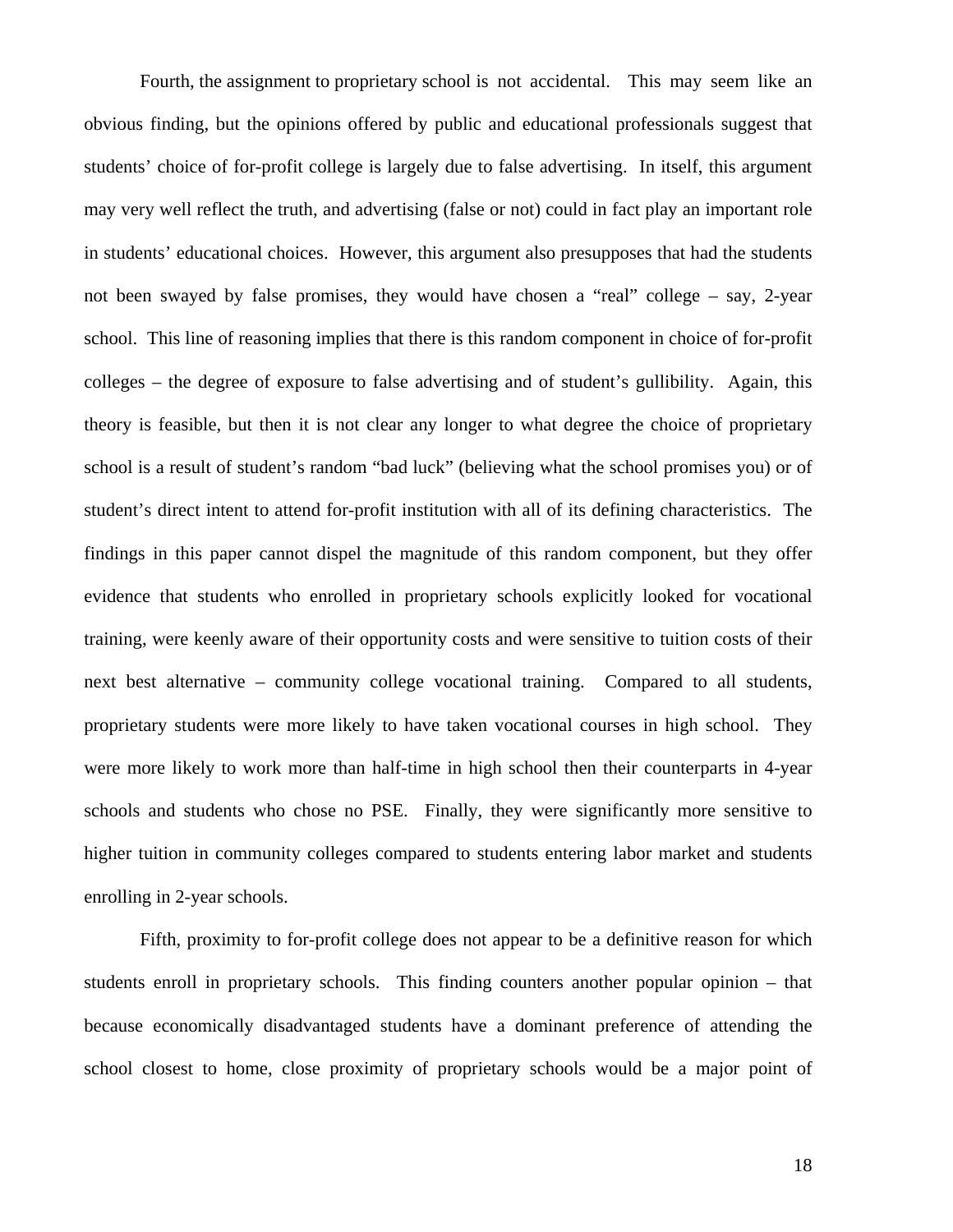<span id="page-18-0"></span>attraction for such students. To be sure, proximity matters, and the estimates obtained for 2-year and 4-year schools supported that: the farther away was a 4-year school from a student, the less likely (49%) this student was to enroll in this school (Table 4). Likewise, a student was 38% less likely to enroll in a 2-year school if the latter was in  $4<sup>th</sup>$  distance quintile (more than 0.32 miles away from student's home). However, the effect of proximity on proprietary school choice was unclear. One complication delivering this result could be that for-profit schools are so many and so well-distributed (see Figure 1) that most students in the sample were close to one, so that the variation in proximity was insufficient. Another potential reason could be that instead of a preference of having a school close to home, a student might have preferred instead to attend a school close to work, or a school within a convenient commute.<sup>[14](#page-18-0)</sup> These preferences would place a high premium on physical access rather than proximity. Another facet of physical access which was not captured in this paper is class scheduling and availability, which is a very important feature (and is prominent in advertising) of for-profit colleges. Certain practices of proprietary schools, such as setting their calendars on a rolling basis (a student can enter a program at various times throughout the year) and teaching classes at night at convenient venues like strip malls and buildings close to the highways (and providing abundant parking), make these schools appreciable more accessible than conventional colleges with their often isolated campuses and insensitivity to commuter needs.

 Sixth, neither unemployment rate nor earnings had much effect on for-profit collegegoing. Although somewhat surprising, this finding is not counterintuitive in the light of the other findings described above. The expectation was that perhaps higher unemployment rates would induce proprietary training, and higher earnings (in retail industry, in this case, -- where many high school graduates end up working) would detract potential proprietary students. However, if

<sup>&</sup>lt;sup>14</sup> In private conversation, sociologist Regina Deil-Amen has confirmed that this theme has ran across her interviews with proprietary students.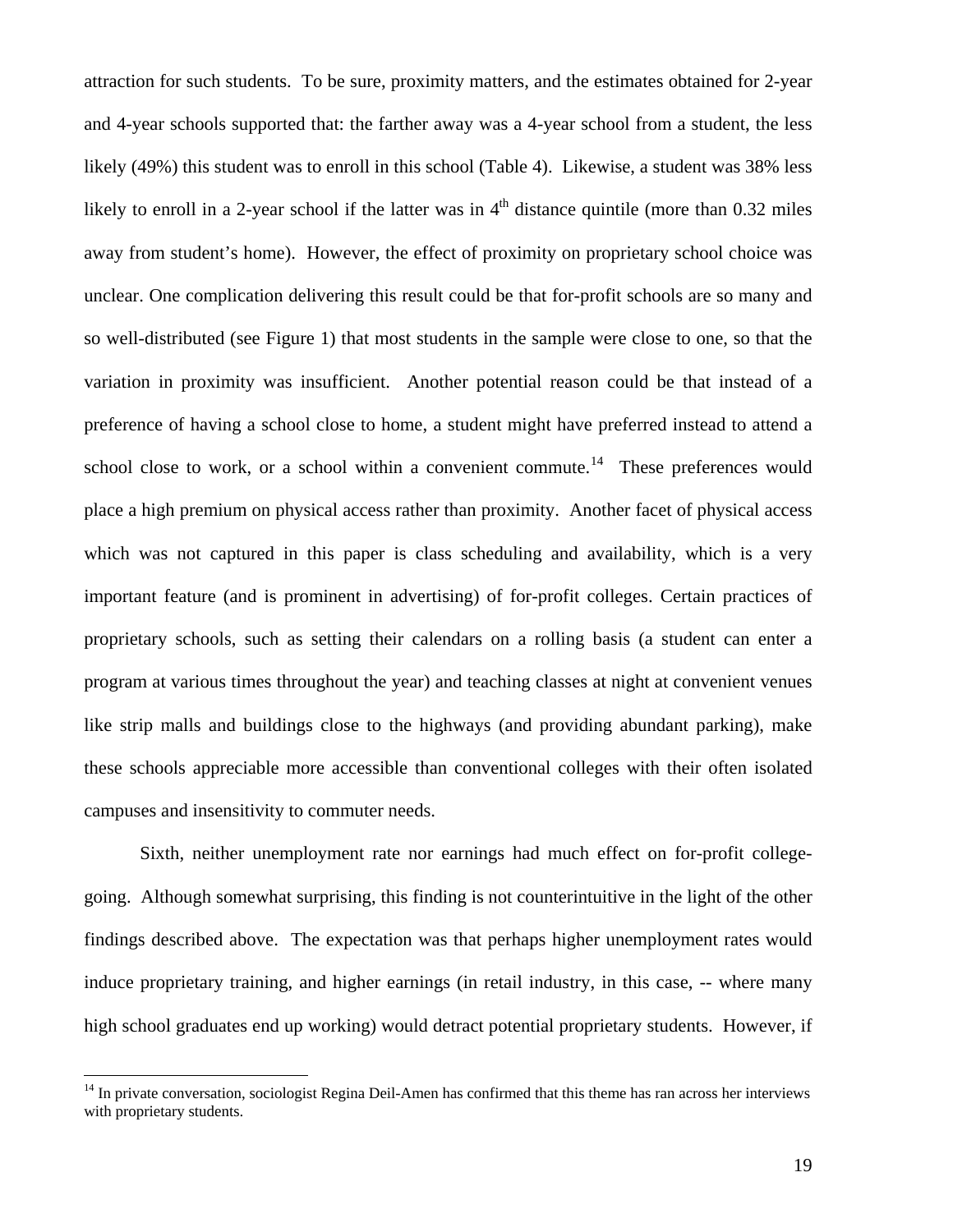a student perceives that higher unemployment may be of cyclical nature, this should not affect the choice of for-profit college. Most proprietary programs are very short in duration – even if a student intended to "wait out" higher unemployment spell and get the training in the meantime, a 3- to 12-months proprietary program would not be long enough for this purpose. Proprietary students may believe they are facing structural unemployment, yet this would be difficult to capture in the short term. Also, it is not clear to what extent a proprietary-bound student can discern the condition of the local labor market. As discussed above, she may be well-aware of her opportunity costs, but may not have good information (or be simply mislead) about returns on her future proprietary credential and probability of her future employment.

### 5. Conclusion

 The subject of for-profit post-secondary education is very controversial, yet little is known about who enrolls in for-profit colleges, and why students end up choosing these expensive schools when other cheaper, more conventional alternatives (like community colleges and non-selective 4-year colleges) exist. A few of the public opinions on this matter suggest that students often choose for-profit colleges by chance and out of gullibility, swayed by false advertising, or after having had adverse experiences in public schools and/or labor market. It is believed that these students are either similar to the students in community colleges, or just the other way around – comparable to high school dropouts or students who never aspire to postsecondary education. Finally, some are convinced that proprietary schools are convenient to go to because there are many of them, and their proximity is an important feature attracting less advantaged students who are not as mobile as their counterparts from richer families.

 This study finds that students choosing for-profit colleges are a special group, different from the students selecting 2-year or non-selective 4-year schools or deciding to pursue no post-

20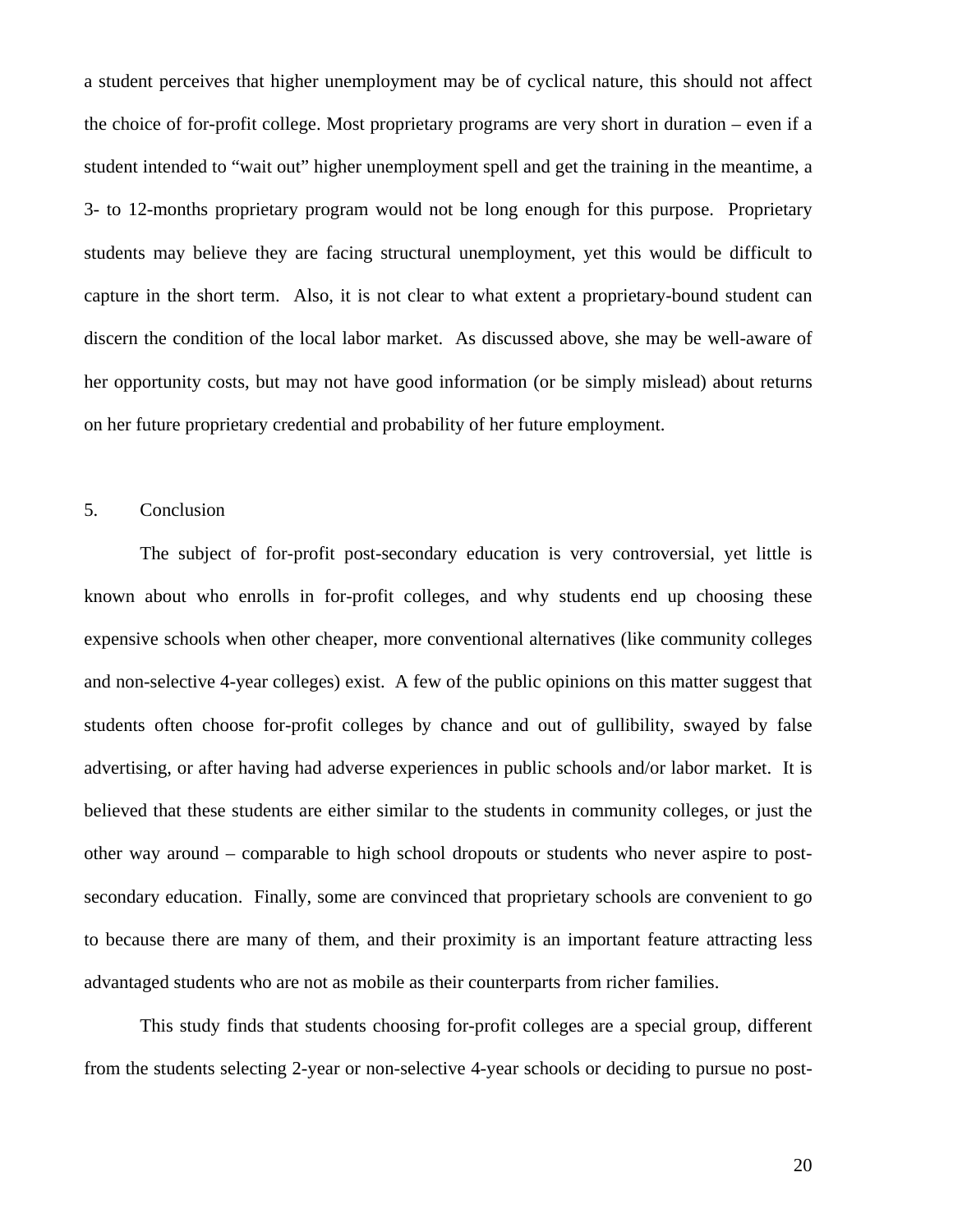secondary education. Majority of students end up in proprietary schools right after high school. They possess lower cognitive and non-cognitive skills than their counterparts choosing 2-year and 4-year colleges, yet they demonstrate higher cognitive skills then students choosing not to pursue college. Yet, proprietary students' non-cognitive skills are not significantly different from students with no college aspirations. In fact, students in proprietary schools are more likely to have immigrant parents then students with no PSE. In addition, students choosing for-profit colleges are significantly more likely (than students choosing any other options) to be female, and more likely (with exception of comparison to students choosing 4-year colleges) to be minority. The effect of proximity to proprietary school on the choice of for-profit college is unclear. However, what is evident that students' choice of for-profit college is not accidental – students self-select into proprietary schools, and the resulting proprietary student body possesses unique characteristics.

 There are more general findings generating conclusions pertaining to the nature of college choice made by (largely) less-privileged high school students who are bound for nonselective schools, community and proprietary colleges or no post-secondary education. The first conclusion is that college choice is in principle not a product of current state (current to the time when decision is exercised), but of a pre-determined state. In other words, college choice is too path-dependent, contingent on the prior accumulated set of cognitive and non-cognitive skills to be affected by the contemporaneous factors, such as the current state of local economy. The second conclusion is that there is, in fact, a "skill continuum" among students bound for nonselective schools to the extent that the existing gaps in these skills (both cognitive and noncognitive) generate significant latent costs to investing in college education. The third observation is that the position on this "skills continuum" is a function of parents' income and their social class. Or, rather, parents' class standing is associated with transmission of critical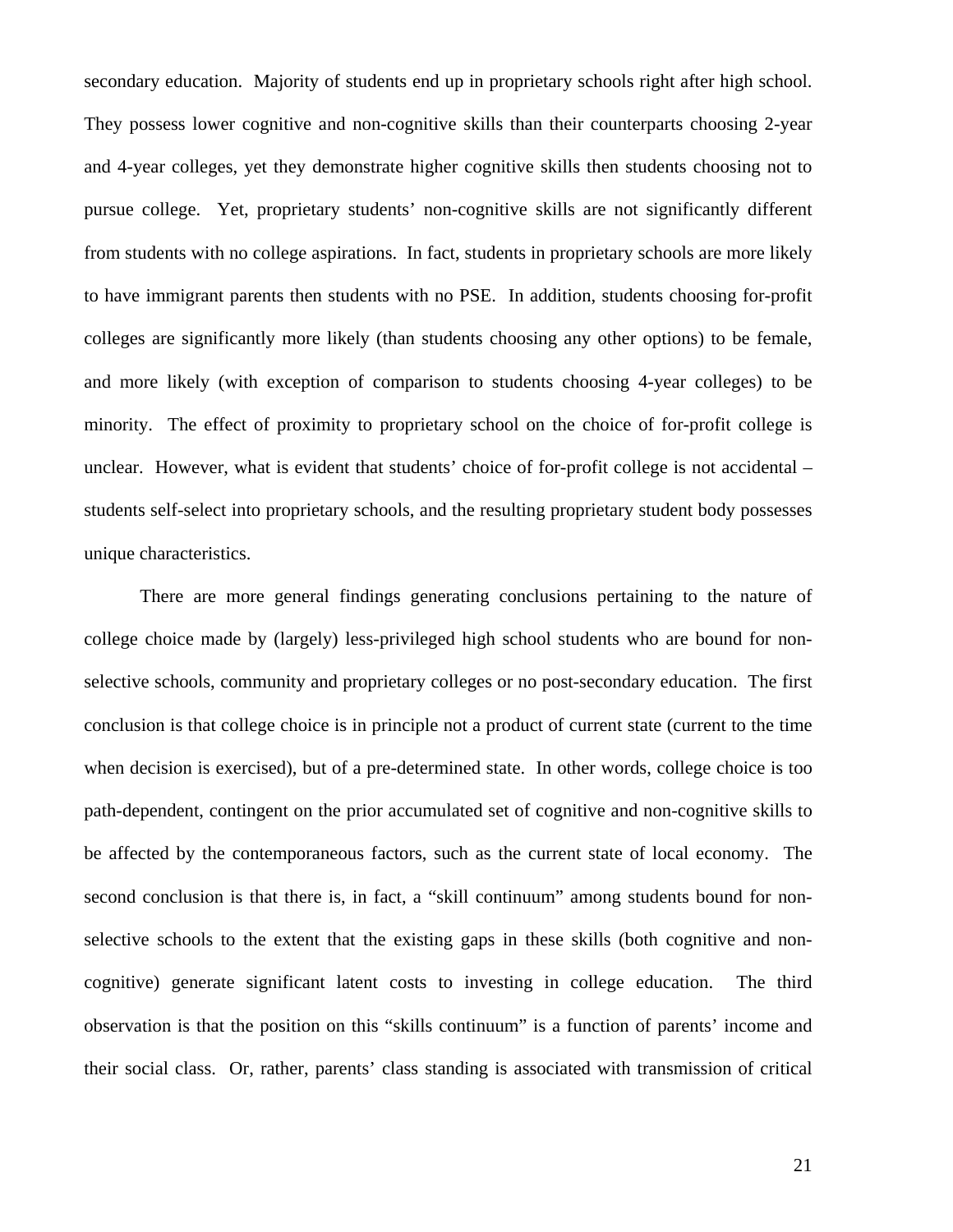non-cognitive skills, which, in turn, increase probability of child's higher cognitive achievement. The third conclusion is that race and gender unmistakably shape student college choices regardless of differences in other student characteristics. The effects of race and gender are particularly visible among disadvantaged student population, and were meaningful factors in choice of for-profit college.

# References

Black, D.; Smith, J.; Plesca, M. & Shannon, S. (2003),"Estimating the Duration of Unemployment Insurance Benefit Recipiency".

Brewster, K. Race differences in sexual activity among adolescent women: The role of neighborhood characteristics. American Sociological Review, 59:408-424, 1994.

Card, D. (1993), "Using Geographic Variation in College Proximity to Estimate the Return to Schooling," NBER Working Paper No. 4483.

Cawley, J.; Heckman, J. & Vytlacil, E. (2001), "Three observations on wages and measured cognitive ability", *Labour Economics* **8**(4), 419--442.

Deil-Amen, R. and Rosenbaum J. E. (2003), "The Social Prerequisites of Success: Can College Structure Reduce the Need for Social Know-How?" *Annals of the American Academy of Political and Social Science*, 586:120-143.

Fuller, W. C.; Manski, C. F. & Wise, D. A. (1982), "New Evidence on the Economic Determinants of Postsecondary Schooling Choices", *The Journal of Human Resources* **17**(4), 477--498.

Harding, D. (2007), "Living the Drama: Why Neighborhoods Matter for Inner-City Boys,"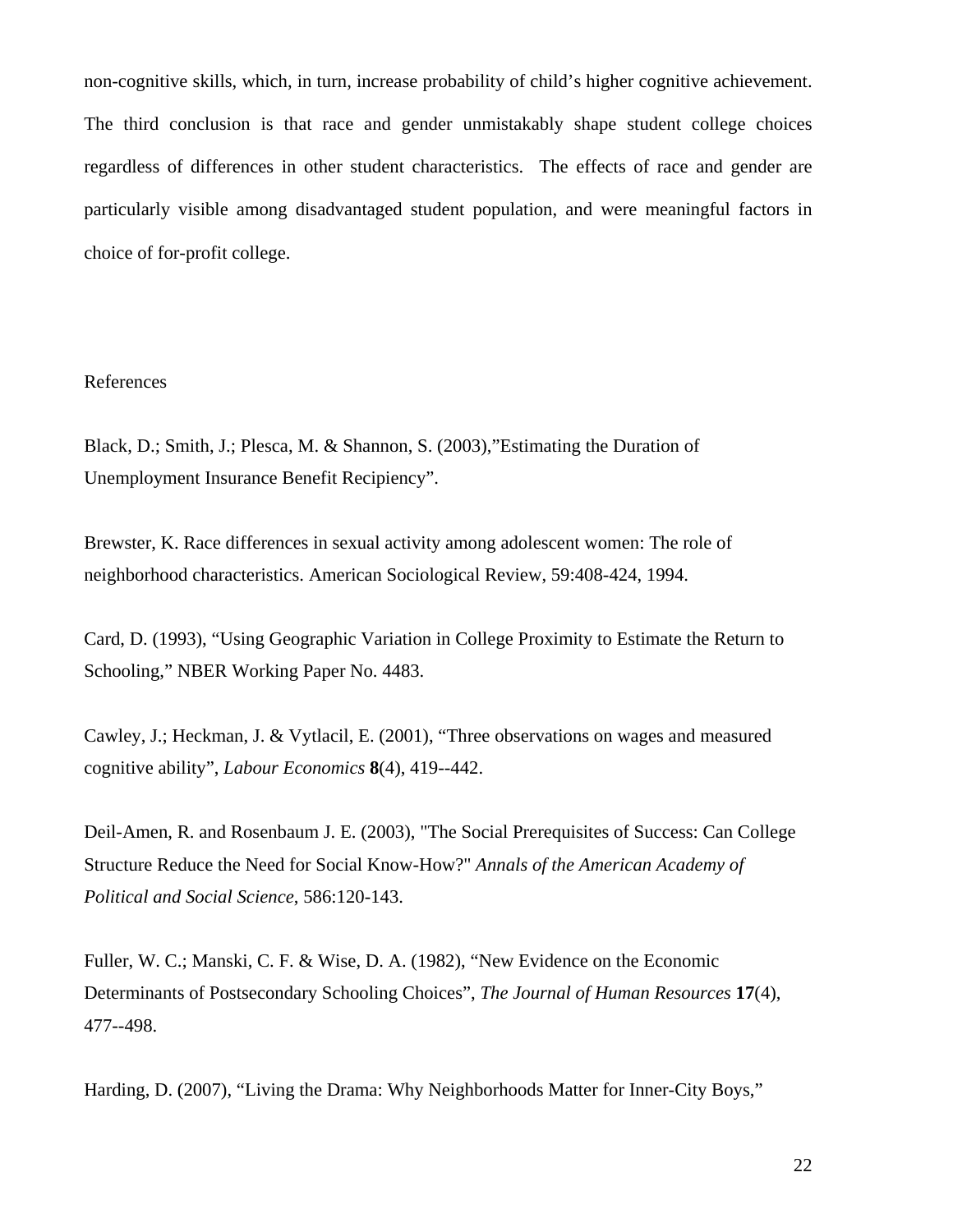Unpublished Manuscript, University of Michigan.

Heckman, J. & Rubinstein, Y. (2001), "The Importance of Noncognitive Skills: Lessons from the GED Testing Program", *The American Economic Review* 91(2), 145-149

Horn, L., and Nevill, S. (2006). Profile of Undergraduates in U.S. Postsecondary Education Institutions: 2003–04: With a Special Analysis of Community College Students (NCES 2006- 184). U.S. Department of Education. Washington, DC: National Center for Education Statistics.

Knapp, L.; Kelly-Reid, J. & Whitmore, R. (2006),'Enrollment in Postsecondary Institutions, Fall 2004;Graduation Rates, 1998 & 2001 Cohorts; and Financial Statistics, Fiscal Year 2004 (NCES 2006-155).', Technical report, U.S. Department of Education. Washington, DC: National Center for Education Statistics..

Knapp, L.; Kelly-Reid, J.; Whitmore, R.; Wu, S.; Huh, S.; Levine, B.; Berzofsky, M. & Broyles, S. (2005),'Enrollment in Postsecondary Institutions, Fall 2002 and Financial Statistics, Fiscal Year 2002, (NCES 2005–168).', Technical report, U.S. Department of Education. Washington, DC: National Center for EducationStatistics..

Lareau, A. (2002), 'Invisible Inequality: Social Class and Childrearing in Black Families and White Families', *American Sociological Review* **67**(5), 747--776.

Lareau, A. (2003): Unequal Childhoods: Class, Race, and Family Life. Berkeley: University of California Press.

McFadden, D. L. (1984),Chapter 24 Econometric analysis of qualitative response models, *in* Zvi Griliches & Michael D. Intriligator, ed.,, Elsevier, , pp. 1395--1457.

Reynolds, L. (2006),'Where to Attend? Estimates of the Effects of Beginning at a Two-year College.'.

Snyder, T.D., Tan, A.G., and Hoffman, C.M. (2006). Digest of Education Statistics 2005 (NCES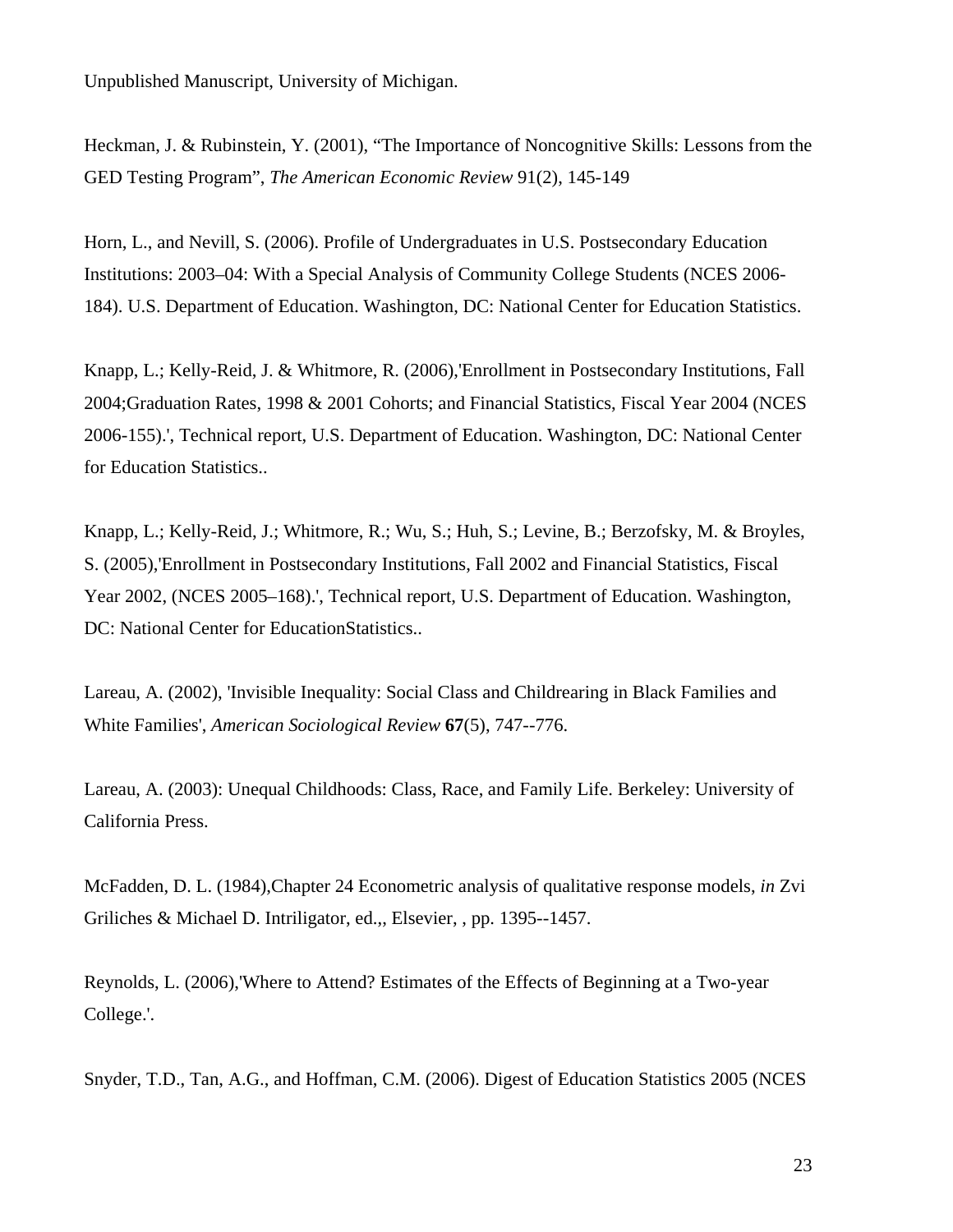2006-030). U.S. Department of Education, National Center for Education Statistics. Washington, DC: U.S. Government Printing Office.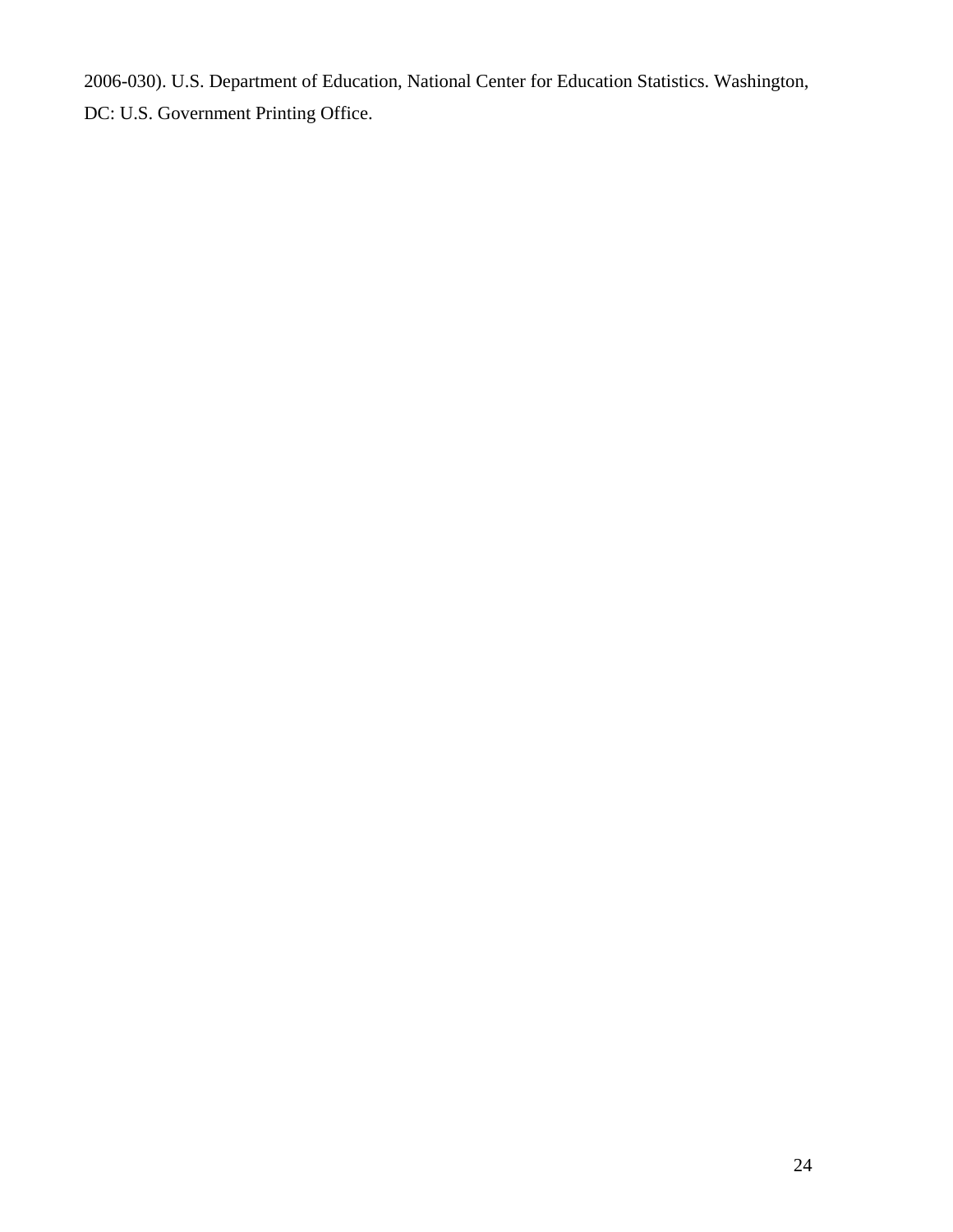Figure 1: A Map of For-Profit Colleges in the United States.



*Source: IPEDS 1992, Census 2000.*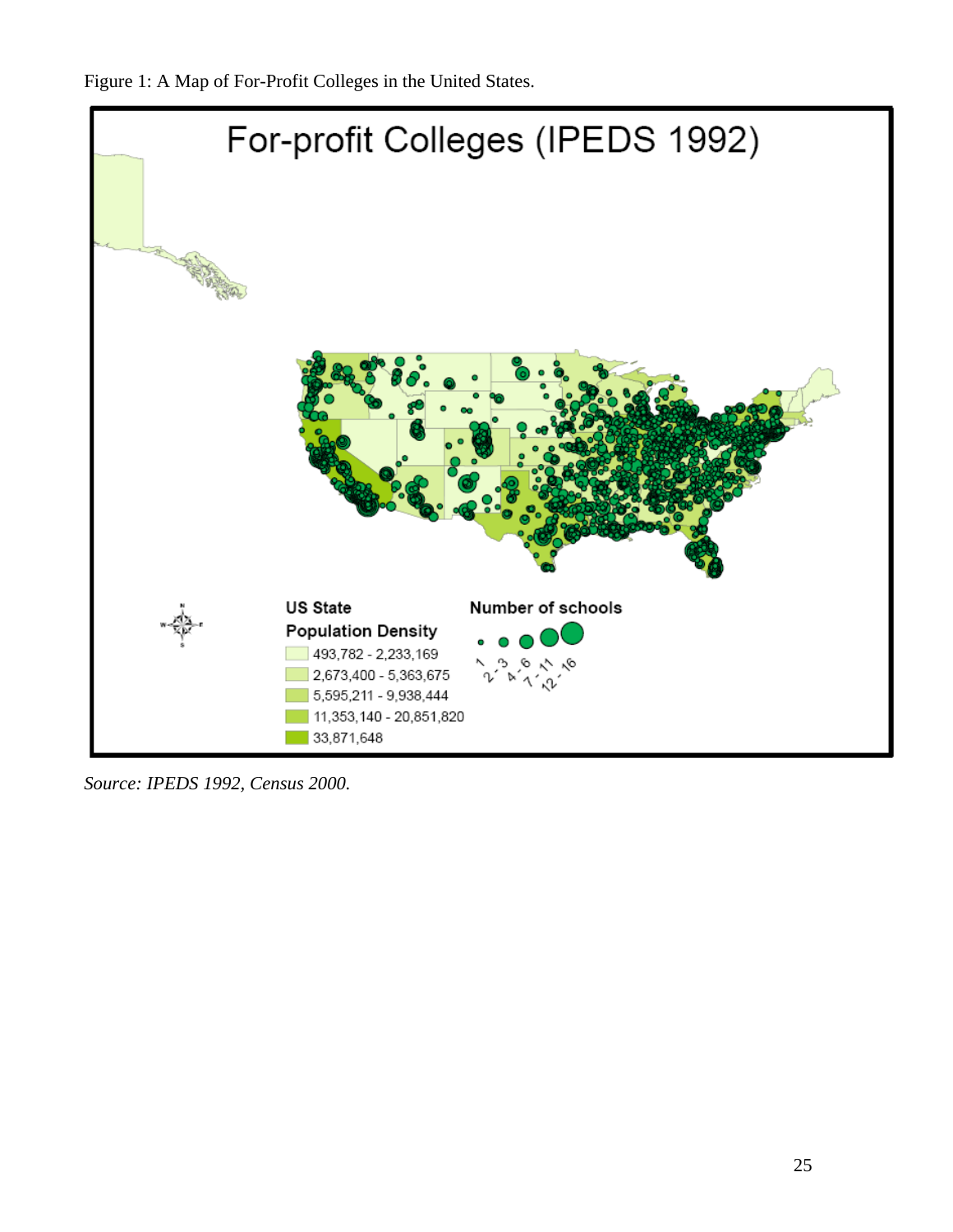| Table 1: Descriptive Statistics: Students with No PSE, in Proprietary, 2-year or Non-selective 4-year College in |  |
|------------------------------------------------------------------------------------------------------------------|--|
| the Final Regression Sample (using NELS:88-2000 and PETS:2000).                                                  |  |

| Variable                                                  | Categories                          | No PSE | Proprietary School 2yr School |       | Non-Selective 4yr<br>School |
|-----------------------------------------------------------|-------------------------------------|--------|-------------------------------|-------|-----------------------------|
|                                                           |                                     |        |                               |       |                             |
|                                                           |                                     | Count  | Count                         | Count | Count                       |
| Sex                                                       | Male                                | 1,083  | 119                           | 1,408 | 1,359                       |
| Race                                                      | Non-Asian Minority                  | 591    | 116                           | 693   | 545                         |
|                                                           | Family income \$50k+                | 203    | 51                            | 702   | 1.132                       |
|                                                           | Family income \$25k-<\$35k          | 304    | 46                            | 423   | 364                         |
| Income                                                    | Family income \$15k-<\$25k          | 410    | 61                            | 394   | 323                         |
|                                                           | Family income<\$15k                 | 482    | 62                            | 358   | 249                         |
|                                                           | Family income missing               | 345    | 50                            | 467   | 350                         |
|                                                           | HS class rank missing               | 887    | 88                            | 471   | 303                         |
| <b>HS Rank</b>                                            | HS class rank 25% and lower         | 438    | 62                            | 522   | 200                         |
|                                                           | <b>HS</b> class rank 26 - 50%       | 344    | 73                            | 788   | 492                         |
|                                                           | HS class rank higher than 70%       | 110    | 39                            | 602   | 1,367                       |
| <b>HS</b> Diploma                                         | No standard high school diploma     | 719    | 53                            | 183   | 29                          |
| <b>Math Courses</b>                                       | Trigonometry and beyond             | 58     | 27                            | 502   | 1,569                       |
| <b>Vocational Courses</b>                                 | 3 cr or fewer                       | 950    | 180                           | 1,618 | 1,586                       |
|                                                           | more than 3 cr                      | 461    | 59                            | 504   | 186                         |
| Plans for Military Service                                | Planned to enlist                   | 257    | 30                            | 292   | 188                         |
|                                                           | Missing                             | 181    | 29                            | 286   | 179                         |
| Parents' Highest Education                                | Less than HS grad                   | 398    | 55                            | 238   | 117                         |
|                                                           | Some college                        | 669    | 131                           | 1,316 | 1,142                       |
|                                                           | Bachelor's or higher                | 104    | 35                            | 562   | 1,170                       |
| Parents' Nativity                                         | Parents foreign-born                | 170    | 51                            | 432   | 345                         |
| <b>Extracurricular Activities</b>                         | Spent 10 or more hrs. a week        | 143    | 33                            | 551   | 915                         |
| Parents' Involvement                                      | Joint college-going decision        | 352    | 86                            | 1,152 | 1,494                       |
|                                                           | Joint HS class-taking decision      | 282    | 66                            | 906   | 1,334                       |
| Hours Worked While in HS                                  | Up to 20 hrs a week                 | 428    | 96                            | 1,230 | 1,474                       |
|                                                           | More than 20 hrs a week             | 436    | 89                            | 695   | 451                         |
|                                                           | Private HS                          | 33     | 13                            | 199   | 540                         |
| High School                                               | Urban HS                            | 449    | 96                            | 726   | 893                         |
|                                                           | Rural HS                            | 838    | 82                            | 990   | 953                         |
|                                                           | Proprietary - 2nd quartile          | 196    | 56                            | 418   | 361                         |
|                                                           | Proprietary - 3rd quartile          | 442    | 91                            | 631   | 648                         |
|                                                           | Proprietary - 4th quartile          | 699    | 71                            | 826   | 744                         |
|                                                           | 2-year - 2nd quartile               | 326    | 72                            | 629   | 488                         |
| Distance to closest Institution                           | 2-year-3rd quartile                 | 428    | 59                            | 669   | 673                         |
|                                                           | 2-year-4th quartile                 | 698    | 85                            | 750   | 744                         |
|                                                           | Non-selective 4-year - 2nd quartile | 407    | 83                            | 588   | 571                         |
|                                                           | Non-selective 4-year - 3rd quartile | 477    | 79                            | 735   | 666                         |
|                                                           | Non-selective 4-year - 4th quartile | 624    | 64                            | 859   | 596                         |
|                                                           | Missing                             | 456    | 51                            | 459   | 695                         |
|                                                           | 2nd quartile                        | 396    | 78                            | 633   | 569                         |
| <b>Local Unemployment Rate</b>                            | 3rd quartile                        | 390    | 59                            | 640   | 533                         |
|                                                           | 4th quartile                        | 375    | 62                            | 601   | 562                         |
|                                                           | Missing                             | 481    | 52                            | 473   | 713                         |
| Local Private Earnings in<br>Retail Industry (in \$1,000) | 2nd quartile                        | 418    | 66                            | 561   | 630                         |
|                                                           | 3rd quartile                        | 315    | 73                            | 611   | 626                         |
|                                                           | 4th quartile                        | 325    | $78\,$                        | 682   | 457                         |
|                                                           | Missing                             | 463    | 53                            | 469   | 708                         |
| State Public 2-yr College                                 | 2nd quartile                        | 473    | 47                            | 647   | 576                         |
| Tuition (in \$100)                                        | 3rd quartile                        | 398    | 59                            | 624   | 719                         |
|                                                           | 4th quartile                        | 357    | 92                            | 434   | 658                         |
|                                                           | Total                               | 2,007  | 313                           | 2,945 | 3,015                       |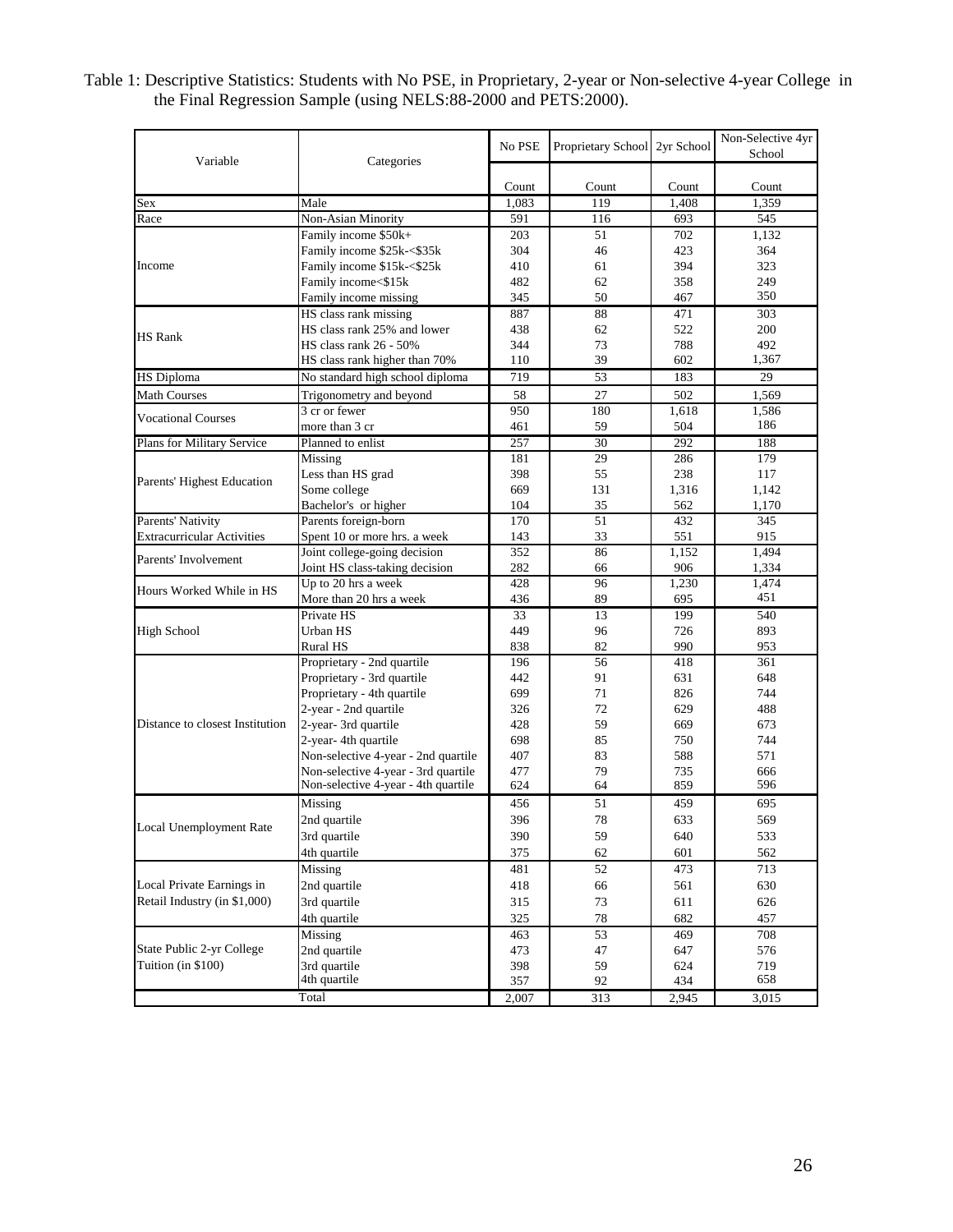|                         | Variable Groups               | Demographic                       |                |                       | $+A$ bility    |                      |                |
|-------------------------|-------------------------------|-----------------------------------|----------------|-----------------------|----------------|----------------------|----------------|
| Variable<br>Categories  | Proprietary                   | Non-selective 4-year<br>$2$ -year |                | 2-year<br>Proprietary |                | Non-selective 4-year |                |
|                         |                               | Sig.<br>Coeff.                    | Coeff.<br>Sig. | Coeff.<br>Sig.        | Coeff.<br>Sig. | Coeff.<br>Sig.       | Sig.<br>Coeff. |
| Sex                     | Male                          | ***<br>$-0.671$                   | $-0.323$ ***   | $-0.475$ ***          | $-0.653$ ***   | $-0.258$ ***         | $-0.197$ ***   |
| Race                    | Non-Asian Minority            | $0.453$ ***                       | $-0.042$       | $-0.240$ ***          | $0.535$ ***    | 0.112                | 0.036          |
|                         | Family income \$50k+          | $0.443*$                          | $0.415$ ***    | $0.896$ ***           | $0.458$ **     | $0.441$ ***          | $0.942$ ***    |
|                         | Family income \$25k-<\$35k    | $-0.136$                          | $-0.511$ ***   | $-0.654$ ***          | $-0.137$       | $-0.503$ ***         | $-0.632$ ***   |
| Income                  | Family income \$15k-<\$25k    | $-0.206$                          | $-0.874$ ***   | $-1.043$ ***          | $-0.188$       | $-0.845$ ***         | $-0.998$ ***   |
|                         | Family income<\$15k           | $-0.465$ **                       | $-1.148$ ***   | $-1.464$ ***          | $-0.400*$      | $-1.036$ ***         | $-1.320$ ***   |
|                         | Family income missing         | $-0.229$                          | $-0.534$ ***   | $-0.797$ ***          | $-0.191$       | $-0.454$ ***         | $-0.648$ ***   |
|                         | HS class rank missing         |                                   |                |                       | $-0.848$ ***   | $-1.478$ ***         | $-2.027$ ***   |
| <b>HS Rank</b>          | HS class rank 25% and lower   |                                   |                |                       | $-0.426$ **    | $-0.718$ ***         | $-1.831$ ***   |
|                         | HS class rank 26 - 50%        |                                   |                |                       | $-0.021$       | $-0.050$             | $-0.662$ ***   |
|                         | HS class rank higher than 70% |                                   |                |                       | 0.392          | $0.764$ ***          | $1.442$ ***    |
| $\overline{\mathbf{N}}$ |                               |                                   | 8,280          |                       |                | 8,280                |                |
| Pseudo-R^2              |                               |                                   | 0.045          |                       |                | 0.130                |                |

Table 2: Multinomial Logit: Student Choice of Proprietary, 2-year or Non-selective 4-year College compared to No PSE (using NELS:88-2000 and PETS:2000) – With Demographic and Cognitive Skills Factors.

*Comparison: female, white or Asian, public HS, suburban HS, family income \$35-<\$50k, standard high school diploma, HS class rank 51 - 70%.*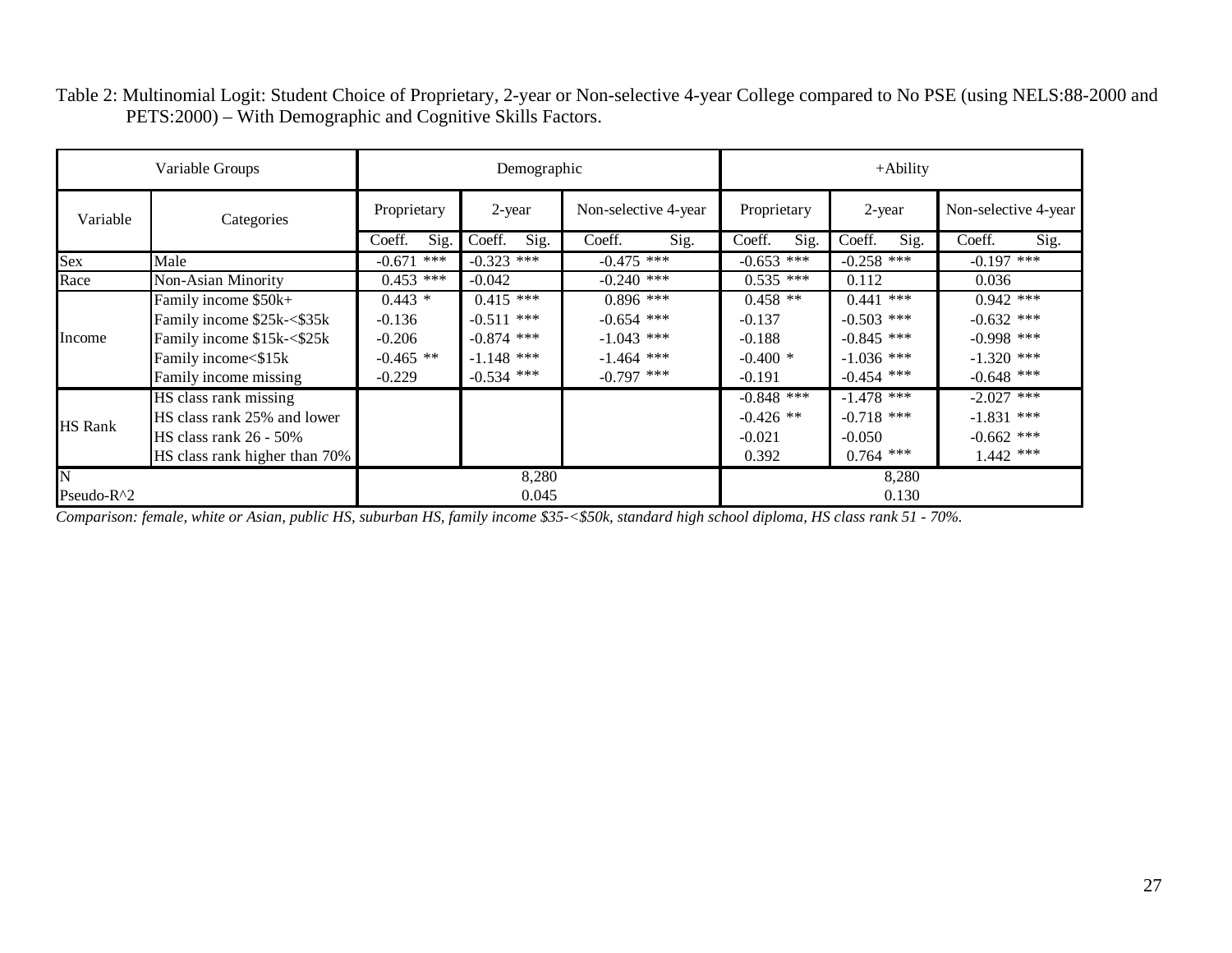|                                   | Variable Groups                 |                | +Institutional Experiences |                      |                | +Biography     |                      |  |
|-----------------------------------|---------------------------------|----------------|----------------------------|----------------------|----------------|----------------|----------------------|--|
| Variable                          | Categories                      | Proprietary    | 2-year                     | Non-selective 4-year | Proprietary    | 2-year         | Non-selective 4-year |  |
|                                   |                                 | Coeff.<br>Sig. | Coeff.<br>Sig.             | Coeff.<br>Sig.       | Coeff.<br>Sig. | Coeff.<br>Sig. | Coeff.<br>Sig.       |  |
| Sex<br>Race                       | Male                            | $-0.642$ ***   | $-0.231$ ***               | $-0.233$ ***         | $-0.649$ ***   | $-0.290$ ***   | $-0.329$ ***         |  |
|                                   | Non-Asian Minority              | $0.541$ ***    | 0.113                      | 0.094                | $0.495$ ***    | $0.149*$       | $0.294$ ***          |  |
|                                   | Family income \$50k+            | 0.369          | $0.292**$                  | $0.667$ ***          | 0.236          | 0.076          | $0.276$ **           |  |
|                                   | Family income \$25k-<\$35k      | $-0.129$       | $-0.492$ ***               | $-0.616$ ***         | $-0.064$       | $-0.393$ ***   | $-0.471$ ***         |  |
| Income                            | Family income \$15k-<\$25k      | $-0.145$       | $-0.770$ ***               | $-0.858$ ***         | $-0.024$       | $-0.560$ ***   | $-0.523$ ***         |  |
|                                   | Family income<\$15k             | $-0.343$       | $-0.926$ ***               | $-1.068$ ***         | $-0.174$       | $-0.563$ ***   | $-0.497$ ***         |  |
|                                   | Family income missing           | $-0.207$       | $-0.466$ ***               | $-0.636$ ***         | $-0.183$       | $-0.386$ ***   | $-0.264$             |  |
|                                   | HS class rank missing           | $-0.177$       | $-0.473$ ***               | $-0.722$ ***         | $-0.131$       | $-0.324$ **    | $-0.595$ ***         |  |
|                                   | HS class rank 25% and lower     | $-0.379*$      | $-0.613$ ***               | $-1.451$ ***         | $-0.318$       | $-0.505$ ***   | $-1.312$ ***         |  |
| <b>HS</b> Rank                    | HS class rank 26 - 50%          | 0.011          | 0.016                      | $-0.419$ ***         | 0.022          | 0.037          | $-0.390$ ***         |  |
|                                   | HS class rank higher than 70%   | 0.278          | $0.574$ ***                | $0.937$ ***          | 0.277          | $0.557$ ***    | $0.896$ ***          |  |
| <b>HS</b> Diploma                 | No standard high school diploma | $-0.941$ ***   | $-1.788$ ***               | $-3.298$ ***         | $-0.747$ ***   | $-1.441$ ***   | $-2.805$ ***         |  |
| Math Courses                      | Trigonometry and beyond         | $0.756$ ***    | $1.123$ ***                | $2.280$ ***          | $0.602$ **     | $0.912$ ***    | $2.020$ ***          |  |
| <b>Vocational Courses</b>         | 3 cr or fewer                   | 0.177          | $-0.220$ ***               | $-0.551$ ***         | 0.189          | $-0.161$ *     | $-0.423$ ***         |  |
|                                   | more than 3 cr                  | $-0.257$       | $-0.793$ ***               | $-1.859$ ***         | $-0.222$       | $-0.646$ ***   | $-1.564$ ***         |  |
| <b>Plans for Military Service</b> | Planned to enlist               |                |                            |                      | $-0.343$       | $-0.391$ ***   | $-0.710$ ***         |  |
|                                   | Missing                         |                |                            |                      | 0.505          | $0.558$ ***    | 0.278                |  |
|                                   | Less than HS grad               |                |                            |                      | $0.370*$       | $-0.007$       | $-0.211$             |  |
| Parents' Highest Education        | Some college                    |                |                            |                      | $0.641$ ***    | $0.707$ ***    | $0.704$ ***          |  |
|                                   | Bachelor's or higher            |                |                            |                      | $1.161$ ***    | $1.450$ ***    | $2.046$ ***          |  |
| Parents' Nativity                 | Parents foreign-born            |                |                            |                      | $0.547$ ***    | $0.583$ ***    | 0.130                |  |
| Children                          | Had children                    |                |                            |                      | $-0.056$       | $-0.500$ ***   | $-1.107$ ***         |  |
| <b>Extracurricular Activities</b> | Spent 10 or more hrs. a week    |                |                            |                      | 0.314          | $0.673$ ***    | $1.043$ ***          |  |
|                                   | Joint college-going decision    |                |                            |                      | 0.260          | $0.543$ ***    | $0.550$ ***          |  |
| Parents' Involvement              | Joint HS class-taking decision  |                |                            |                      | $-0.062$       | $-0.033$       | 0.181                |  |
| Hours Worked While in HS          | Up to 20 hrs a week             |                |                            |                      | $0.357**$      | $0.462$ ***    | $0.372$ ***          |  |
|                                   | More than 20 hrs a week         |                |                            |                      | $0.432$ ***    | $0.164*$       | $-0.225$ **          |  |
| $\overline{\rm N}$                |                                 | 8,280          |                            |                      | 8,280          |                |                      |  |
| Pseudo-R^2                        |                                 | 0.202          |                            |                      | 0.239          |                |                      |  |

Table 3: Multinomial Logit: Student Choice of Proprietary, 2-year or Non-selective 4-year College compared to No PSE (using NELS:88- 2000 and PETS:2000) – With Institutional Experiences and Biography Variables Added.

 *Comparison: female, white or Asian, public HS, suburban HS, family income \$35-<\$50k, standard high school diploma, HS class rank 51 - 70%, HS diploma, lower than trigonometry, no vocational credits, did not plan to enlist in military, parent is a high school graduate, parent is US-born, did not have children, spent fewer than 10 hrs. a week on extracurricular activities, college-going decision is not joint, HS class-taking decision is not joint, did not work*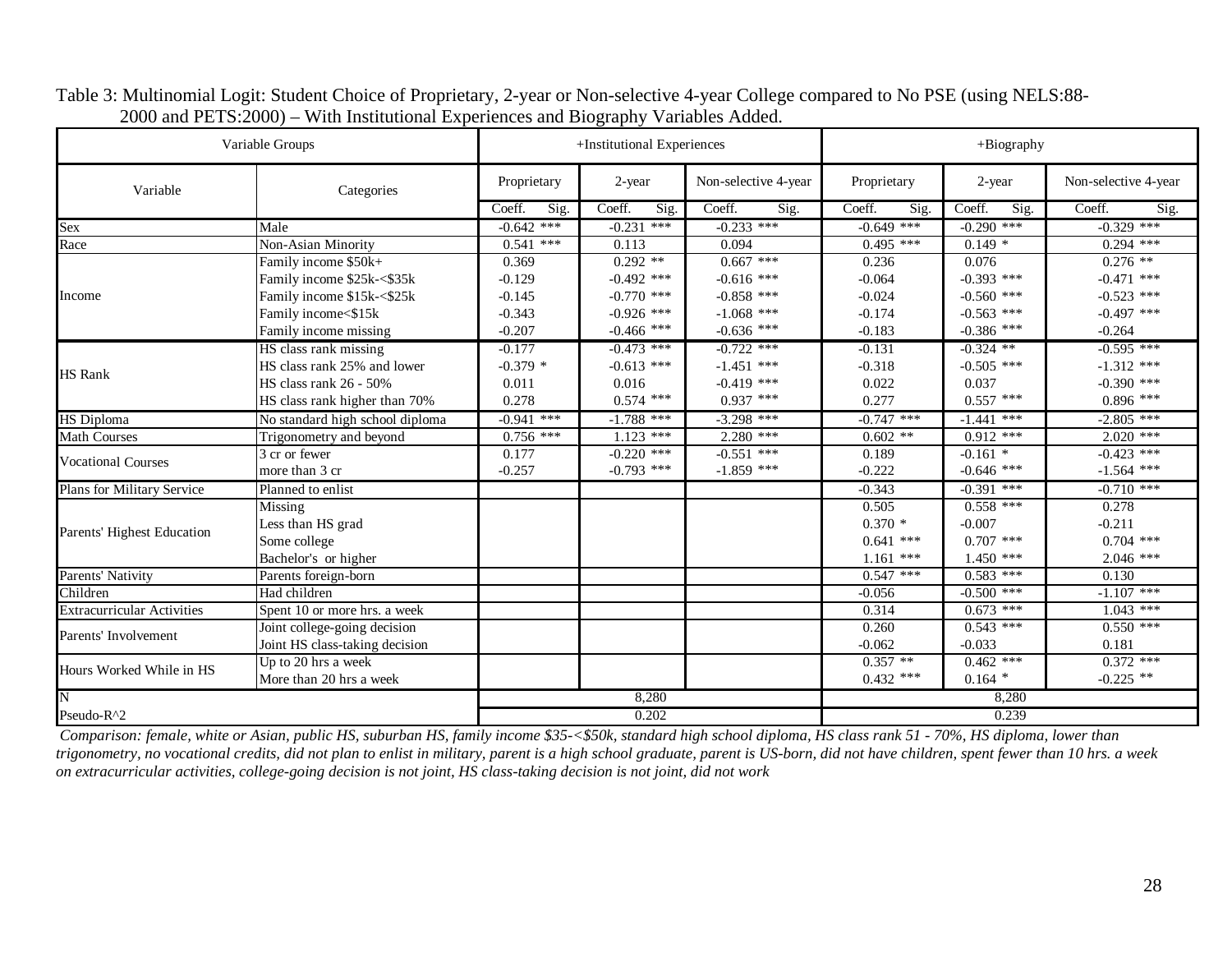| Variable Groups                   |                                     | School Choice        |                      |                                 |  |
|-----------------------------------|-------------------------------------|----------------------|----------------------|---------------------------------|--|
| Variable                          | Categories                          | Proprietary          | 2-year               | Non-selective 4-<br>year        |  |
|                                   |                                     | Odds Ratio Sig.      |                      | Odds Ratio Sig. Odds Ratio Sig. |  |
| Sex                               | Male                                | $0.550$ ***          | $0.798$ ***          | $0.786$ ***                     |  |
| Race                              | Non-Asian Minority                  | $1.655$ ***          | 1.026                | 1.536 ***                       |  |
|                                   | Family income \$50k+                | 1.346                | 1.030                | $1.316*$                        |  |
|                                   | Family income \$25k-<\$35k          | 0.944                | $0.646$ ***          | $0.606$ ***                     |  |
| Income                            | Family income \$15k-<\$25k          | 1.052                | $0.582$ ***          | $0.616$ ***                     |  |
|                                   | Family income<\$15k                 | 0.922                | $0.526$ ***          | $0.601$ ***                     |  |
|                                   | Family income missing               | 0.861                | $0.618$ ***          | $0.697*$                        |  |
|                                   | HS class rank missing               | 0.839                | $0.689$ ***          | $0.522$ ***                     |  |
| <b>HS</b> Rank                    | HS class rank 25% and lower         | $0.681*$             | $0.633$ ***          | $0.238$ ***                     |  |
|                                   | HS class rank 26 - 50%              | 0.973                | 1.045                | $0.640$ ***                     |  |
|                                   | HS class rank higher than 70%       | 1.337                | $1.741$ ***          | $2.541$ ***                     |  |
| <b>HS</b> Diploma                 | No standard high school diploma     | $0.439$ ***          | $0.239$ ***          | $0.061$ ***                     |  |
| Math Courses                      | Trigonometry and beyond             | $1.724*$             | $2.527$ ***          | 7.728 ***                       |  |
| <b>Vocational Courses</b>         | 3 cr or fewer                       | $1.371*$             | $0.849*$             | $0.642$ ***                     |  |
|                                   | more than 3 cr                      | 0.935                | $0.545$ ***          | $0.220$ ***                     |  |
| Plans for Military Service        | Planned to enlist                   | $0.665*$             | $0.669$ ***          | $0.494$ ***                     |  |
|                                   | Missing                             | 1.606                | $1.830$ ***          | 1.776 ***                       |  |
|                                   | Less than HS grad                   | $1.564$ **           | 0.914                | 0.952                           |  |
| Parents' Highest Education        | Some college                        | 1.914 ***            | $1.910$ ***          | $1.977$ ***                     |  |
|                                   | Bachelor's or higher                | $2.765$ ***          | 3.880 ***            | 6.857 ***                       |  |
| Parents' Nativity                 | Parents foreign-born                | $1.\overline{479}$ * | $1.568$ ***          | 1.201                           |  |
| <b>Extracurricular Activities</b> | Spent 10 or more hrs. a week        | 1.197                | 1.848 ***            | 2.747 ***                       |  |
| Parents' Involvement              | Joint college-going decision        | 1.172                | $1.797$ ***          | $1.702$ ***                     |  |
|                                   | Joint HS class-taking decision      | 1.025                | 0.959                | $1.241*$                        |  |
| Hours Worked While in HS          | Up to 20 hrs a week                 | $1.405$ **           | $1.614$ ***          | $1.422$ ***                     |  |
|                                   | More than 20 hrs a week             | $1.480**$            | $1.191 *$            | $0.792$ **                      |  |
|                                   | Private HS                          | 0.000                | 3.700                | $5.300*$                        |  |
| <b>High School</b>                | Urban HS                            | 1.092                | 0.933                | 1.095                           |  |
|                                   | <b>Rural HS</b>                     | 0.852                | 0.899                | 1.039                           |  |
|                                   | Proprietary - 2nd quartile          | $1.633$ **           | 1.171                | $1.297*$                        |  |
|                                   | Proprietary - 3rd quartile          | $1.545**$            | 1.001                | 1.087                           |  |
|                                   | Proprietary - 4th quartile          | 0.962                | 0.989                | 1.080                           |  |
|                                   | 2-year - 2nd quartile               | 0.929                | 1.122                | 0.996                           |  |
| Distance to closest Institution   | 2-year-3rd quartile                 | $0.643**$            | 0.854                | 0.980                           |  |
|                                   | 2-year- 4th quartile                | 0.868                | $0.624$ ***          | 0.841                           |  |
|                                   | Non-selective 4-year - 2nd quartile | 0.899                | 0.863                | $0.670$ ***                     |  |
|                                   | Non-selective 4-year - 3rd quartile | 1.013                | 1.178<br>$1.393$ *** | $0.738$ **<br>$0.514$ ***       |  |
|                                   | Non-selective 4-year - 4th quartile | 0.918                |                      |                                 |  |
|                                   | Missing                             | 1.665                | $3.060*$             | 0.555                           |  |
| Local Unemployment Rate           | 2nd quartile                        | 1.075                | 1.003                | $0.791$ *                       |  |
|                                   | 3rd quartile                        | 0.841                | 1.033                | $0.755$ **                      |  |
|                                   | 4th quartile                        | 1.040                | 1.116                | 0.978                           |  |
|                                   | Missing                             | 0.372                | $0.450**$            | 0.489                           |  |
| Local Private Earnings in         | 2nd quartile                        | 1.190                | 0.966                | 0.862                           |  |
| Retail Industry (in \$1,000)      | 3rd quartile                        | 1.185                | 1.143                | 0.801                           |  |
|                                   | 4th quartile                        | 1.143                | 1.005                | $0.546$ ***                     |  |
|                                   | Missing                             | 1.759                | 0.404                | 1.269                           |  |
| State Public 2-yr College         | 2nd quartile                        | 0.762                | $0.694$ ***          | 1.062                           |  |
| Tuition (in \$100)                | 3rd quartile                        | 1.005                | $0.630$ ***          | $1.325$ **                      |  |
|                                   | 4th quartile                        | $1.811$ ***          | $0.538$ ***          | $1.708$ ***                     |  |
|                                   | N                                   |                      | 7,160                |                                 |  |
| Pseudo-R^2                        |                                     |                      | 0.254                |                                 |  |

| Table 4: Multinomial Logit: Student Choice of Proprietary, 2-year or Non-selective 4-year College compared to No |  |
|------------------------------------------------------------------------------------------------------------------|--|
| PSE (using NELS:88-2000 and PETS:2000) - - With Geographic and Economic Variables Added.                         |  |

*Comparison: female, white or Asian, public HS, suburban HS, family income \$35-<\$50k, standard high school diploma, HS class rank 51 - 70%, HS diploma, lower than trigonometry, no vocational credits, did not plan to enlist in military, parent is a high school graduate, parent is US-born, did not have children, spent fewer than 10 hrs. a week on extracurricular activities, collegegoing decision is not joint, HS class-taking decision is not joint, public HS, suburban HS, did not work, public HS, suburban HS, 1st quartile for unemployment, earnings and tuition.*